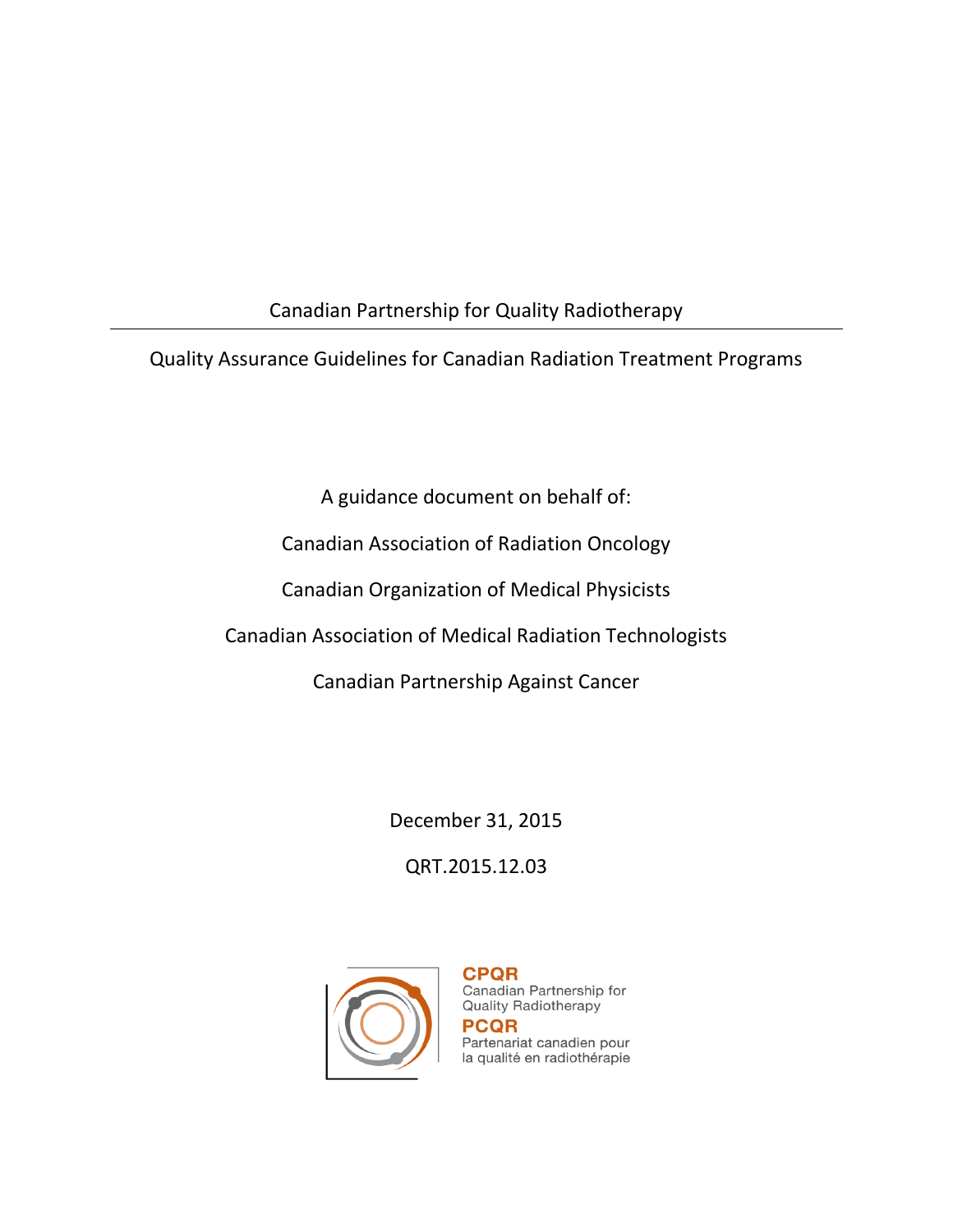#### **Preface**

Approximately 50% of all incident cases of cancer require radiation treatment at some point during the management of the disease (Delaney et al., 2005). In Canada, in 2014, it is estimated there were approximately 196,900 new cases of cancer (Canadian Cancer Society, 2015) and approximately 118,350 courses of radiation treatment were administered (CARO, 2013). There are currently 47 radiation treatment facilities in Canada. In all provinces and territories cancer treatment is funded by the provincial or territorial governments. Radiation treatment equipment is either licensed by the Canadian Nuclear Safety Commission (CNSC) or registered by the appropriate provincial authority, depending on energy and other criteria.

The Canadian Partnership for Quality Radiotherapy (CPQR) is an alliance amongst the three key national professional organizations involved in the delivery of radiation treatment in Canada: the Canadian Association of Radiation Oncology (CARO), the Canadian Organization of Medical Physicists (COMP), and the Canadian Association of Medical Radiation Technologists (CAMRT), with financial and strategic backing from the Canadian Partnership Against Cancer (CPAC), a national resource for advancing cancer prevention and treatment. The mandate of the CPQR is to support the universal availability of high quality and safe radiotherapy for all Canadians through system performance improvement and the development of consensus-based guidelines and indicators to aid in radiation treatment program development and evaluation.

This document, *Quality Assurance Guidelines for Canadian Radiation Treatment Programs,* outlines the overarching elements of quality that are important in all radiation treatment programs, together with key quality indicators for periodic programmatic self-assessment and quality improvement. The intent of these guidelines is to outline benchmarks for achievement by radiation treatment programs rather than describing standards of compliance. The document is one in a suite of guideline documents created by CPQR that include:

- *Technical Quality Control Guidelines for Canadian Radiation Treatment Programs*, which outlines key elements of radiation treatment equipment quality control;
- *National System for Incident Reporting – Radiation Treatment Minimum Data Set* (piloting to be completed in 2016) that provides guidance for reporting radiation treatment incidents nationally and helps users navigate the National System for Incident Reporting – Radiation Treatment (NSIR-RT) database managed by the Canadian Institute of Health Information;
- Patient Engagement Guidelines for Canadian Radiation Treatment Programs (to be released in 2016) that outlines overarching elements of quality that are important to ensuring that patients and family members are engaged in the care process and satisfied with both the process of care and the outcomes of care.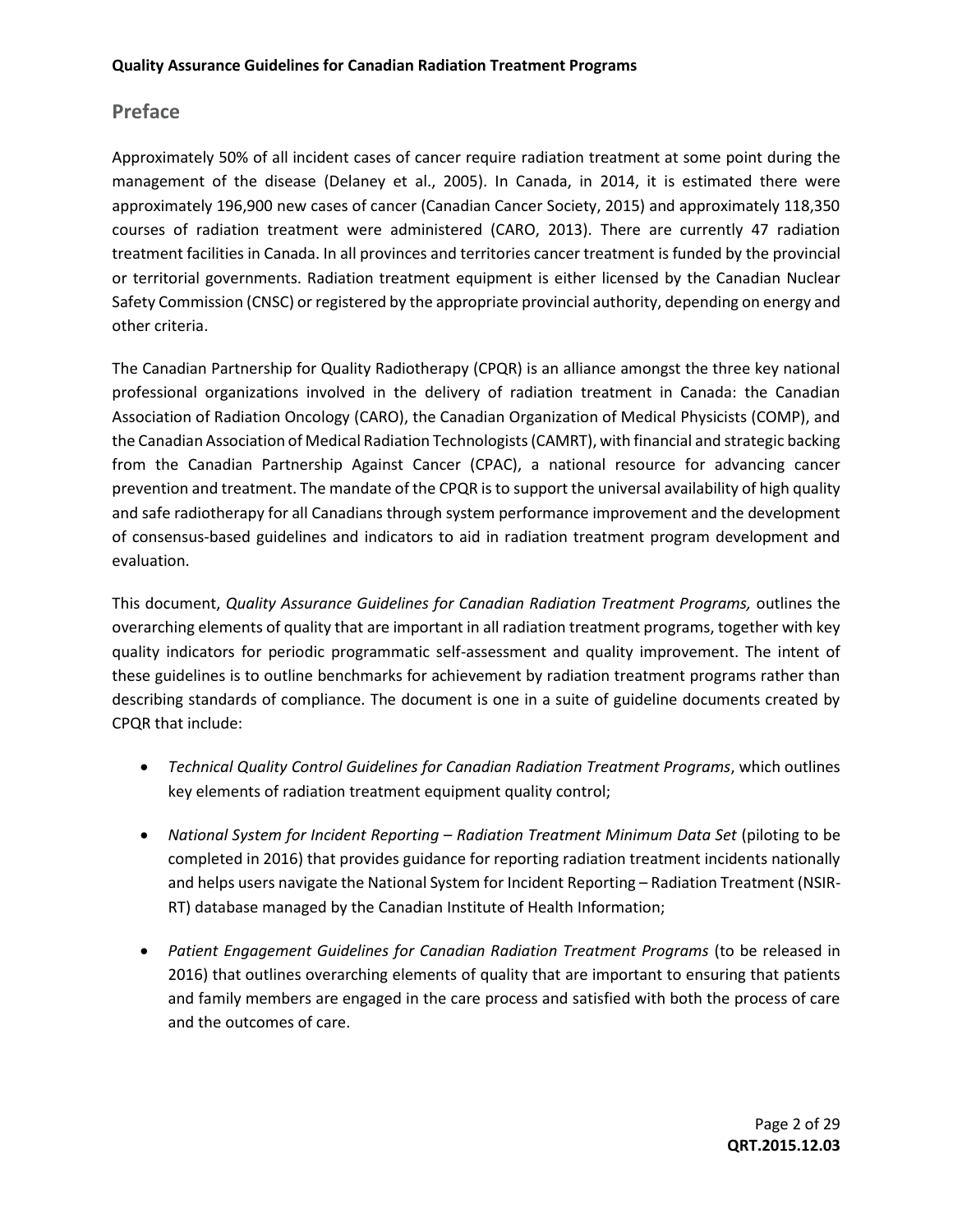When considered together, these documents address all aspects of quality and safety related to radiation treatment delivery. All CPQR documents are considered living documents and are reviewed and revised at regular intervals by CPQR to maintain relevance in the Canadian radiation treatment environment.

Ownership of CPQR documents resides jointly with the national professional organizations involved in the delivery of radiation treatment in Canada – CARO, COMP, CAMRT and CPAC. Enquiries regarding this document should be addressed to CPQR, c/o EDG Consulting, 68 Ironstone Drive, Red Deer, Alberta, T4R 0C1, or via email to administration@cpqr.ca.

| <b>Abbreviations</b>       |                                                                    |  |  |  |
|----------------------------|--------------------------------------------------------------------|--|--|--|
| AAPM                       | American Association of Physicists in Medicine                     |  |  |  |
| <b>CAMRT</b>               | Canadian Association of Medical Radiation Technologists            |  |  |  |
| CAPCA                      | <b>Canadian Association of Provincial Cancer Agencies</b>          |  |  |  |
| CARO                       | Canadian Association of Radiation Oncology                         |  |  |  |
| <b>CCPM</b>                | Canadian College of Physicists in Medicine                         |  |  |  |
| <b>COMP</b>                | <b>Canadian Organization of Medical Physicists</b>                 |  |  |  |
| <b>CMQ</b>                 | Collège des médecins du Québec                                     |  |  |  |
| <b>CNSC</b>                | Canadian Nuclear Safety Commission                                 |  |  |  |
| <b>CPAC</b>                | Canadian Partnership Against Cancer                                |  |  |  |
| <b>CPQR</b>                | Canadian Partnership for Quality Radiotherapy                      |  |  |  |
| <b>NSIR-RT</b>             | National System for Incident Reporting-Radiation Treatment         |  |  |  |
| <b>ICRU</b>                | International Commission on Radiation Units and Measurements       |  |  |  |
| <b>KQIs</b>                | <b>Key Quality Indicators</b>                                      |  |  |  |
| <b>RCPSC</b>               | Royal College of Physicians and Surgeons of Canada                 |  |  |  |
| <b>RTQAC</b>               | Radiation Treatment Quality Assurance Committee                    |  |  |  |
| <b>WHO</b>                 | World Health Organization                                          |  |  |  |
|                            | <b>Definitions</b>                                                 |  |  |  |
| Cancer Program             | The multidisciplinary cancer program that encompasses the          |  |  |  |
|                            | radiation treatment program.                                       |  |  |  |
| <b>Clinical Physics</b>    | Activities performed by Medical Physicists that are related to the |  |  |  |
| <b>Activities</b>          | provision of radiation treatment and/or assuring a safe radiation  |  |  |  |
|                            | treatment environment.                                             |  |  |  |
|                            | The hospital, cancer centre, or institution in which the radiation |  |  |  |
| Organization               | treatment program resides.                                         |  |  |  |
| <b>Radiation Treatment</b> | The physical location where radiation treatment is administered.   |  |  |  |
| Facility                   |                                                                    |  |  |  |

#### **Abbreviations and Definitions**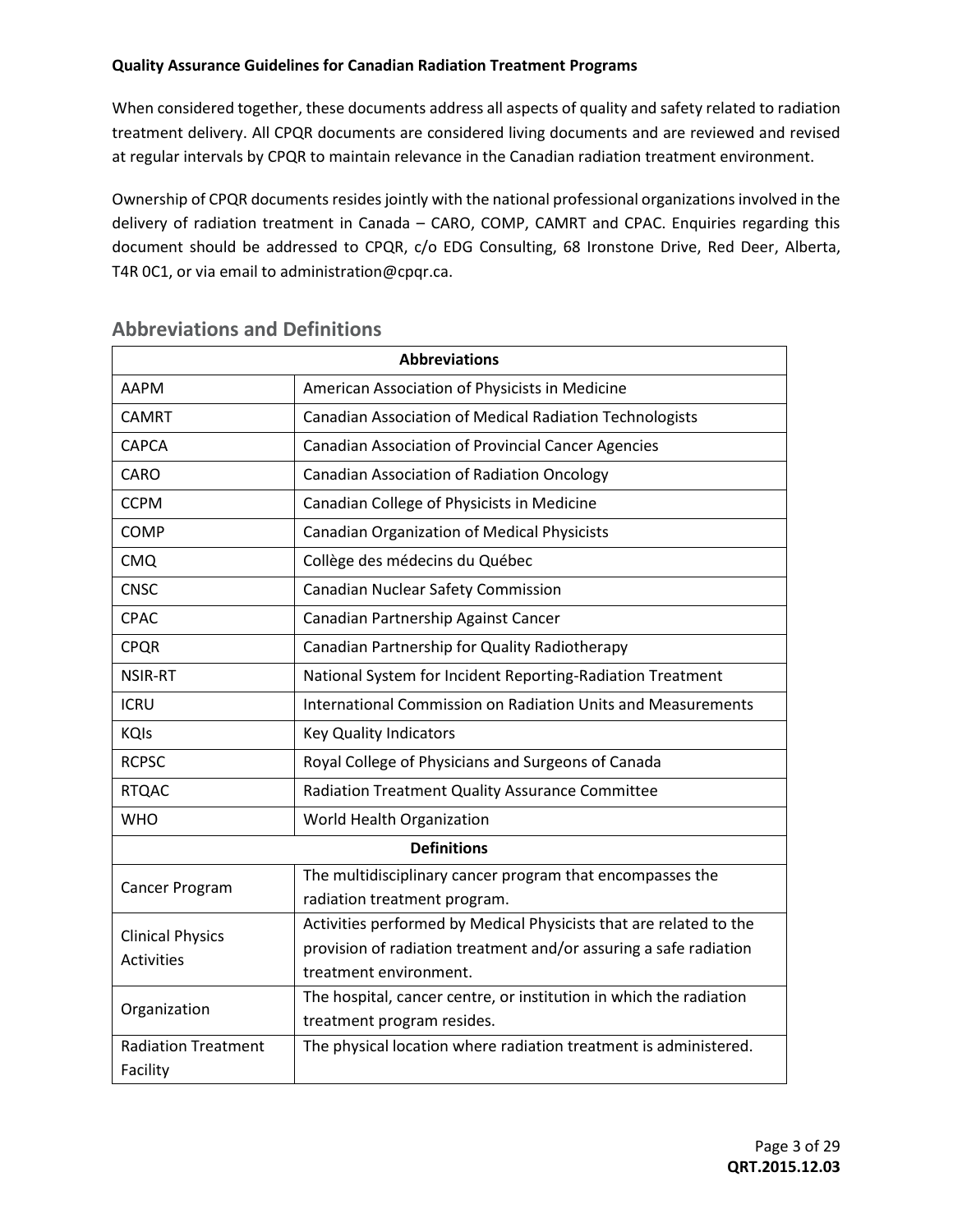| The personnel, equipment, information systems, policies and |                                                                        |  |
|-------------------------------------------------------------|------------------------------------------------------------------------|--|
| <b>Radiation Treatment</b>                                  | procedures, and activities required for the safe delivery of radiation |  |
| Program                                                     | treatment according to evidence-based and/or best practice             |  |
|                                                             | guidelines.                                                            |  |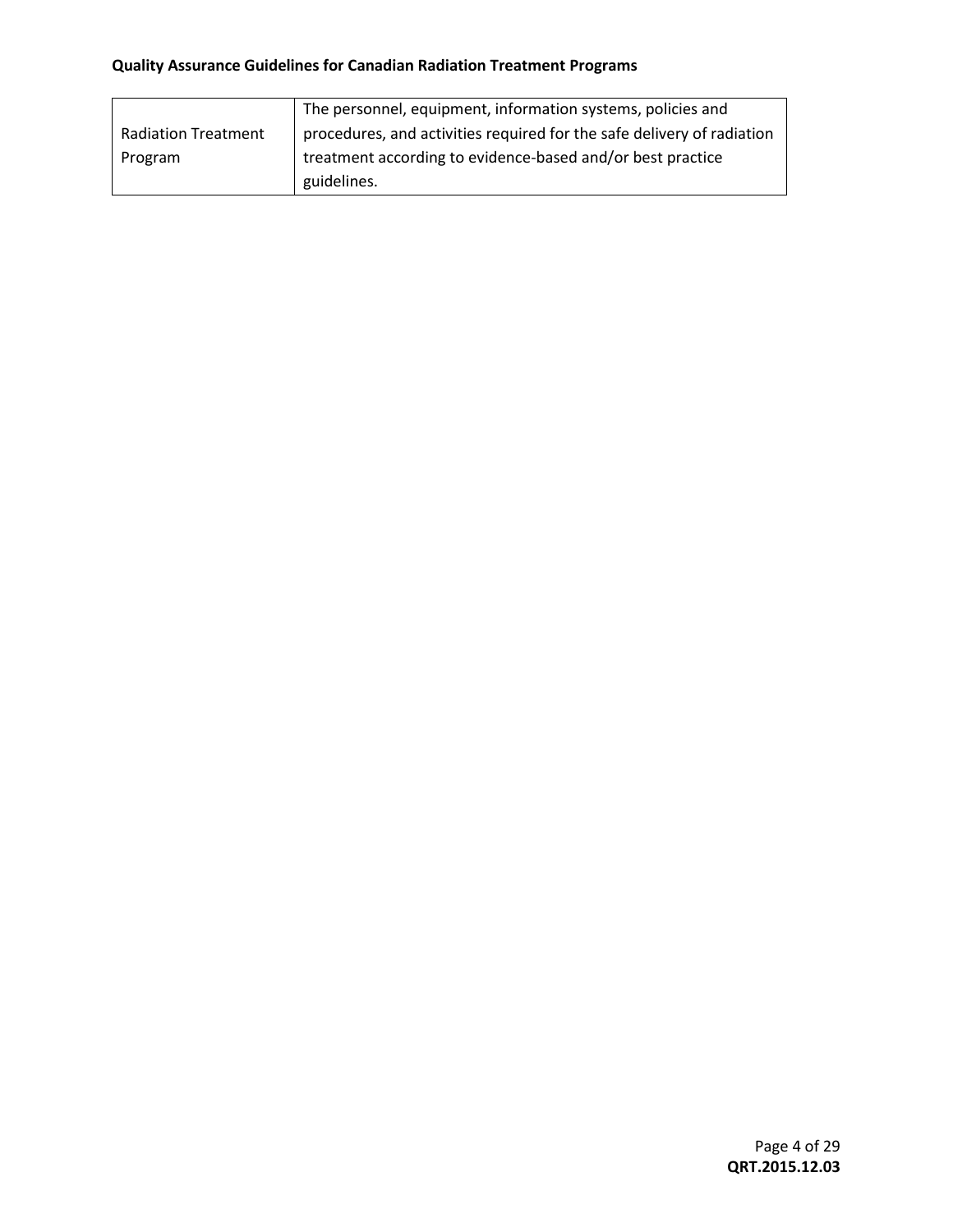# **Table of Contents**

| 1.    |                                                                       |  |
|-------|-----------------------------------------------------------------------|--|
| 2.    |                                                                       |  |
|       |                                                                       |  |
|       |                                                                       |  |
|       |                                                                       |  |
|       |                                                                       |  |
| 3.    |                                                                       |  |
| 3.1.  |                                                                       |  |
| 3.2.  |                                                                       |  |
| 3.3.  |                                                                       |  |
| 3.4.  |                                                                       |  |
| 3.5.  | Access to Radiation Treatment Quality Assurance Committee (RTQAC)  14 |  |
| 3.6.  |                                                                       |  |
| 3.7.  |                                                                       |  |
| 4.    |                                                                       |  |
| 4.1.  |                                                                       |  |
| 4.2.  |                                                                       |  |
| 4.3.  |                                                                       |  |
| 4.4.  |                                                                       |  |
| 4.5.  |                                                                       |  |
| 4.6.  |                                                                       |  |
| 4.7.  |                                                                       |  |
| 4.8.  |                                                                       |  |
| 4.9.  |                                                                       |  |
| 4.10. |                                                                       |  |
| 5.    |                                                                       |  |
| 5.1.  |                                                                       |  |
| 5.2.  |                                                                       |  |
| 5.3.  |                                                                       |  |
| 5.4.  |                                                                       |  |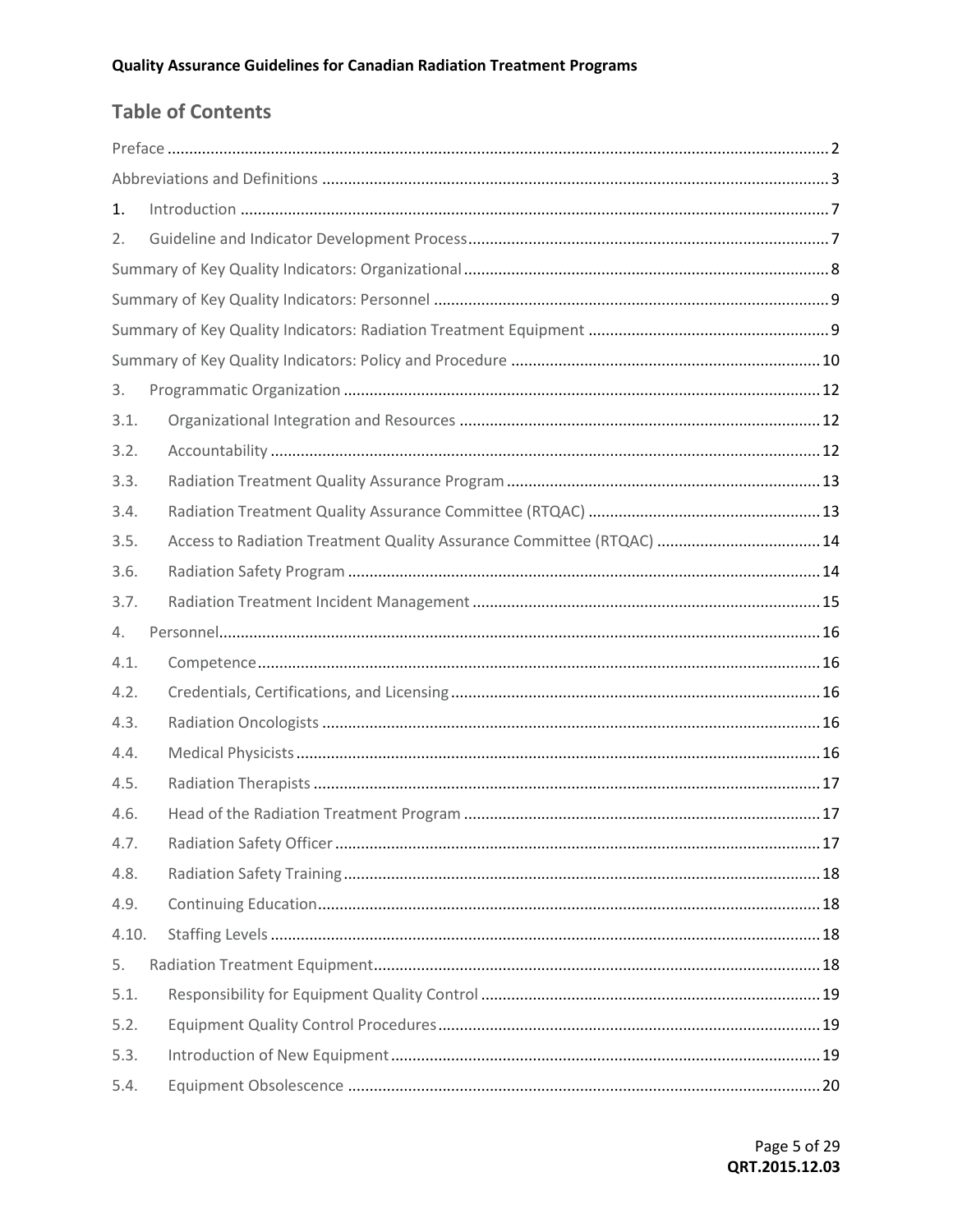| 5.5.  |  |
|-------|--|
| 5.6.  |  |
| 6.    |  |
| 6.1.  |  |
| 6.2.  |  |
| 6.3.  |  |
| 6.4.  |  |
| 6.5.  |  |
| 6.6.  |  |
| 6.7.  |  |
| 6.8.  |  |
| 6.9.  |  |
| 6.10. |  |
| 6.11. |  |
| 6.12. |  |
| 6.13. |  |
| 6.14. |  |
| 6.15. |  |
| 6.16. |  |
| 6.17. |  |
| 6.18. |  |
| 6.19. |  |
| 6.20. |  |
|       |  |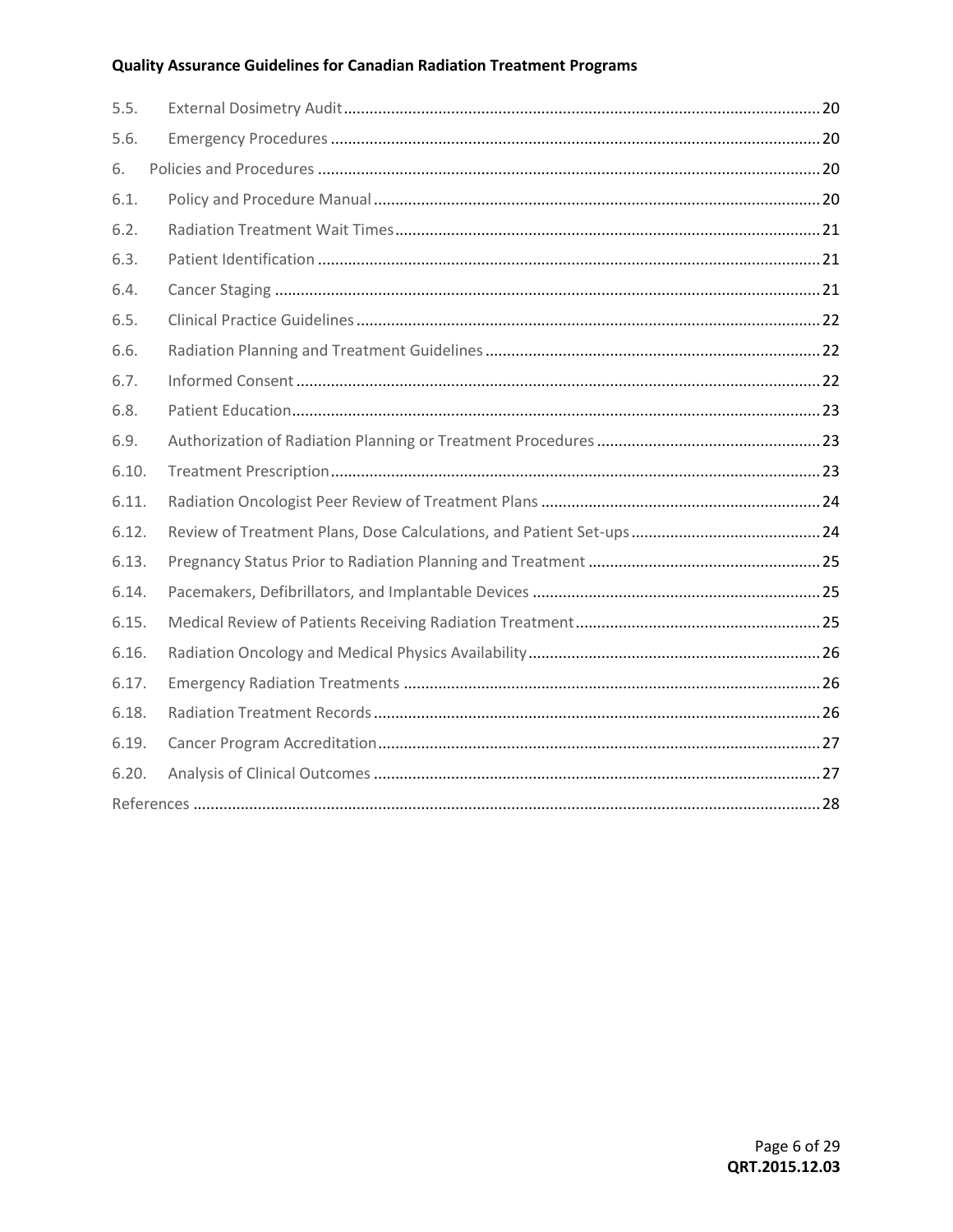#### **1. Introduction**

The *Quality Assurance Guidelines for Canadian Radiation Treatment Programs* highlight important elements of radiation quality assurance that should be common to all radiation treatment programs in Canada. They are not intended to replace detailed specifications, standard operating procedures or centre-based policies, but rather to support the development and maintenance of a national strategy for radiation treatment quality assurance. The ultimate objective is to assure the highest quality radiation treatment for all Canadians as an integrated element of overall cancer care and minimize the risk of medical errors and untoward clinical outcomes. Responsibility for implementation of quality assurance programs and monitoring of quality indicators should be taken at the highest operational levels of all cancer treatment organizations and provincial cancer agencies.

Quality assurance in radiation treatment is defined by the World Health Organization (WHO) as, "all procedures that ensure consistency of the medical prescription, and safe fulfillment of that prescription, as regards to the dose to the target volume, together with minimal dose to normal tissue, minimal exposure of personnel and adequate patient monitoring aimed at determining the end result of treatment" (WHO, 2008). A quality assurance program must therefore address all aspects of the timely delivery of radiation treatment, including programmatic organization, the qualifications of the personnel involved in radiation treatment, the performance of the planning and treatment equipment, policies and procedures, incident monitoring, and reporting.

#### **2. Guideline and Indicator Development Process**

This document is intended to provide a unified, national quality assurance framework for radiation treatment programs across Canada and a set of Key Quality Indicators (KQIs) for monitoring programmatic performance. It is based on the premise that quality assurance is an essential element of good clinical care and is intended to foster a culture of continuous quality improvement in radiation treatment programs across Canada. These guidelines and indicators are consistent with the Government of Canada and CNSC regulatory requirements (Government of Canada, 1997; Government of Canada, 2000; AECB, 2000; CNSC, 2006), recommendations from the World Health Organization (WHO, 2008; WHO, 2009), American Association of Physicists in Medicine (AAPM) (AAPM, various dates) and other international professional organizations (BIR et al., 2008), and Accreditation Canada's "Cancer Care and Oncology Services" standards (Accreditation Canada, 2015).

The original CPQR *Quality Assurance Guidelines for Canadian Radiation Treatment Programs* document was released on April 3, 2011 and published online. There was rapid uptake and utilization by radiation treatment programs across Canada as a means of motivating quality improvement. Based on initial feedback from the community, and as part of its continuous reevaluation process, the CPQR reviewed the KQIs of the original *Quality Assurance Guideline* document critically using a modified Delphi process based on consensus of stakeholders across Canada. This process has resulted in a robust set of radiation treatment KQIs that are relevant to Canadian radiotherapy practice, scientifically sound, evidence-based, unambiguous, and feasible to use.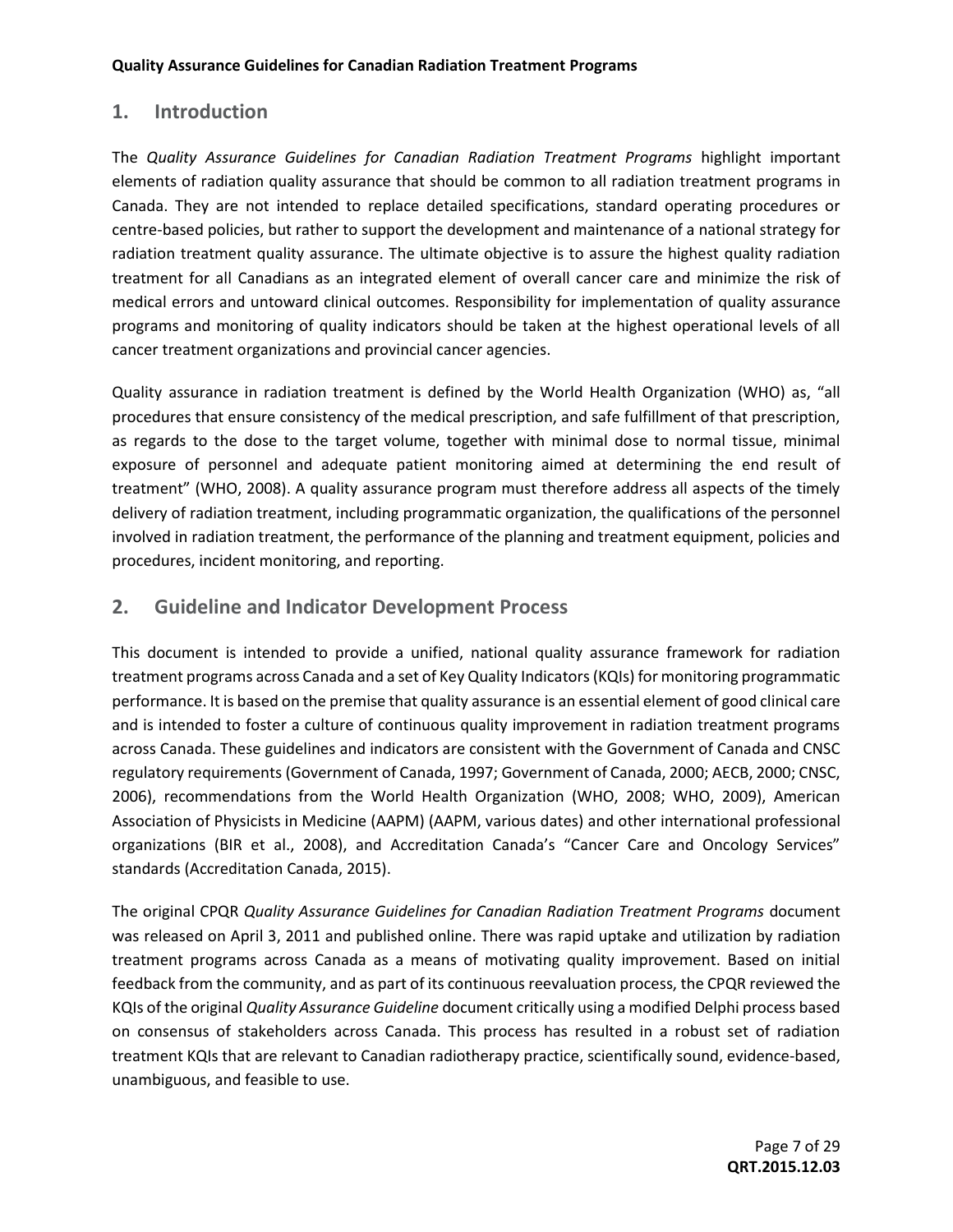As the document continues to be utilized broadly by radiation treatment centres across Canada, and internationally, there will be a greater emphasis placed on compliance. With this end in mind, CPQR has partnered with Accreditation Canada on the development of a Qmentum module for radiotherapy. Accreditation Canada is a national standards and accreditation body that focuses on the development of standards that benefit the health service industry through improvements in quality, safety, and efficiency. "The Qmentum program is designed to focus on quality and safety throughout all aspects of the hospital system – from governance and leadership to direct care and infrastructure" (Acrreditation Canada, 2015). The integration of a radiation treatment component into this standards accreditation process places a high priority on quality and safety practices within individual radiation treatment centres.

## **Summary of Key Quality Indicators: Organizational**

| KQI          |                                                                               | Indicator  | Section   |
|--------------|-------------------------------------------------------------------------------|------------|-----------|
|              |                                                                               | Measure    | Reference |
|              | <b>Organizational Quality Indicators</b>                                      |            |           |
| $\mathbf{1}$ | The radiation treatment program has clearly defined its                       |            |           |
|              | reporting structure, and the responsibilities of all personnel                | 0 or 1     | 3.2       |
|              | and committees, to ensure accountability for the quality of                   |            |           |
|              | care it provides.                                                             |            |           |
| 2            | There is a Radiation Treatment Quality Assurance                              |            |           |
|              | Committee (RTQAC) responsible for monitoring adherence                        | 0 or 1     | 3.3       |
|              | to written policies and procedures regarding quality<br>assurance activities. |            |           |
| 3            | The Radiation Treatment Quality Assurance Committee                           |            |           |
|              | (RTQAC) has documented terms of reference that meet all                       |            |           |
|              | the requirements for composition, committee chair,                            | 0 or 1     | 3.4       |
|              | meeting frequency, and accountabilities as outlined in                        |            |           |
|              | Section 3.4.                                                                  |            |           |
| 4            | The Radiation Treatment Quality Assurance Committee                           |            |           |
|              | (RTQAC) has a "blame-free" process for personnel to access                    |            |           |
|              | the committee and to report concerns about radiation                          | $0$ or $1$ | 3.5       |
|              | treatment quality or safety.                                                  |            |           |
| 5            | There is a radiation safety program that has written policies                 |            |           |
|              | and procedures to address the safe use of ionizing radiation                  | 0 or 1     | 3.6       |
|              | according to the pertinent laws and regulations specified in                  |            |           |
|              | Section 3.6.                                                                  |            |           |
| 6            | The radiation treatment program has written policies and                      | $0$ or $1$ | 3.7       |
|              | procedures that address the reporting, investigation,                         |            |           |
|              | action, documentation, and monitoring of radiation                            |            |           |
|              | treatment incidents.                                                          |            |           |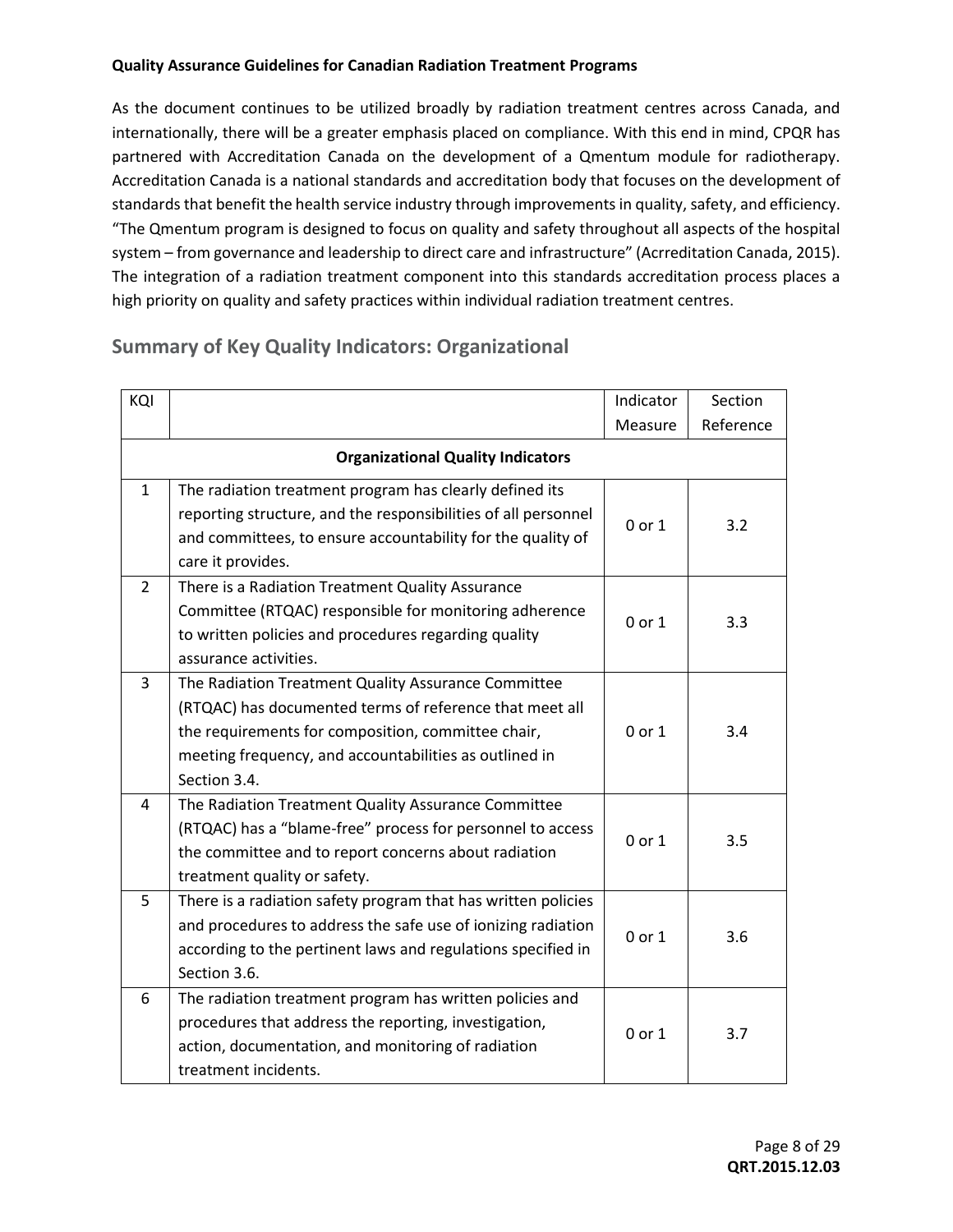|   | The radiation treatment program identifies critical radiation | 0 or 1 | 3.7 |
|---|---------------------------------------------------------------|--------|-----|
|   | treatment incidents as defined by Section 3.7.                |        |     |
| 8 | The radiation treatment program reports critical radiation    |        |     |
|   | treatment incidents as per requirements of local, provincial, | 0 or 1 | 3.7 |
|   | and/or national organizations.                                |        |     |

# **Summary of Key Quality Indicators: Personnel**

| KQI |                                                                    | Indicator  | Section   |
|-----|--------------------------------------------------------------------|------------|-----------|
|     |                                                                    | Measure    | Reference |
|     | <b>Personnel Quality Indicators</b>                                |            |           |
| 9   | The radiation treatment program has a process for assuring         |            |           |
|     | that personnel have the necessary qualifications,                  | $0$ or $1$ | 4.2       |
|     | credentials, certifications, and licenses to fulfill their duties. |            |           |
| 10  | Percentage of Radiation Oncologists certified by the Royal         |            |           |
|     | College of Physicians and Surgeons of Canada (RCPSC) or            | 0-100 %    | 4.3       |
|     | the Collège des médecins du Québec (CMQ).                          |            |           |
| 11  | Percentage of eligible Medical Physicists certified by the         |            |           |
|     | Canadian College of Physicists in Medicine (CCPM) or               | $0 - 100%$ | 4.4       |
|     | equivalent.                                                        |            |           |
| 12  | Percentage of Radiation Therapists licensed by the                 |            |           |
|     | provincial regulatory body, or where such a body does not          | $0 - 100%$ | 4.5       |
|     | exist, who are members of the Canadian Association of              |            |           |
|     | Medical Radiation Technologists (CAMRT).                           |            |           |
| 13  | There is an identified head of the radiation treatment             | 0 or 1     | 4.6       |
|     | program.                                                           |            |           |
| 14  | There is an identified Radiation Safety Officer who reports        |            |           |
|     | directly to the CEO of the organization or senior leadership       | 0 or 1     | 4.7       |
|     | delegate (other than the head of the radiation treatment           |            |           |
|     | program).                                                          |            |           |
| 15  | There is a radiation safety training program for all               |            |           |
|     | personnel at a level appropriate to their job function,            | $0$ or $1$ | 4.8       |
|     | according to national regulatory guidelines described in           |            |           |
|     | Section 4.8.                                                       |            |           |

# **Summary of Key Quality Indicators: Radiation Treatment Equipment**

| KQI                                                     |  | Indicator | Section   |  |
|---------------------------------------------------------|--|-----------|-----------|--|
|                                                         |  | Measure   | Reference |  |
| <b>Radiation Treatment Equipment Quality Indicators</b> |  |           |           |  |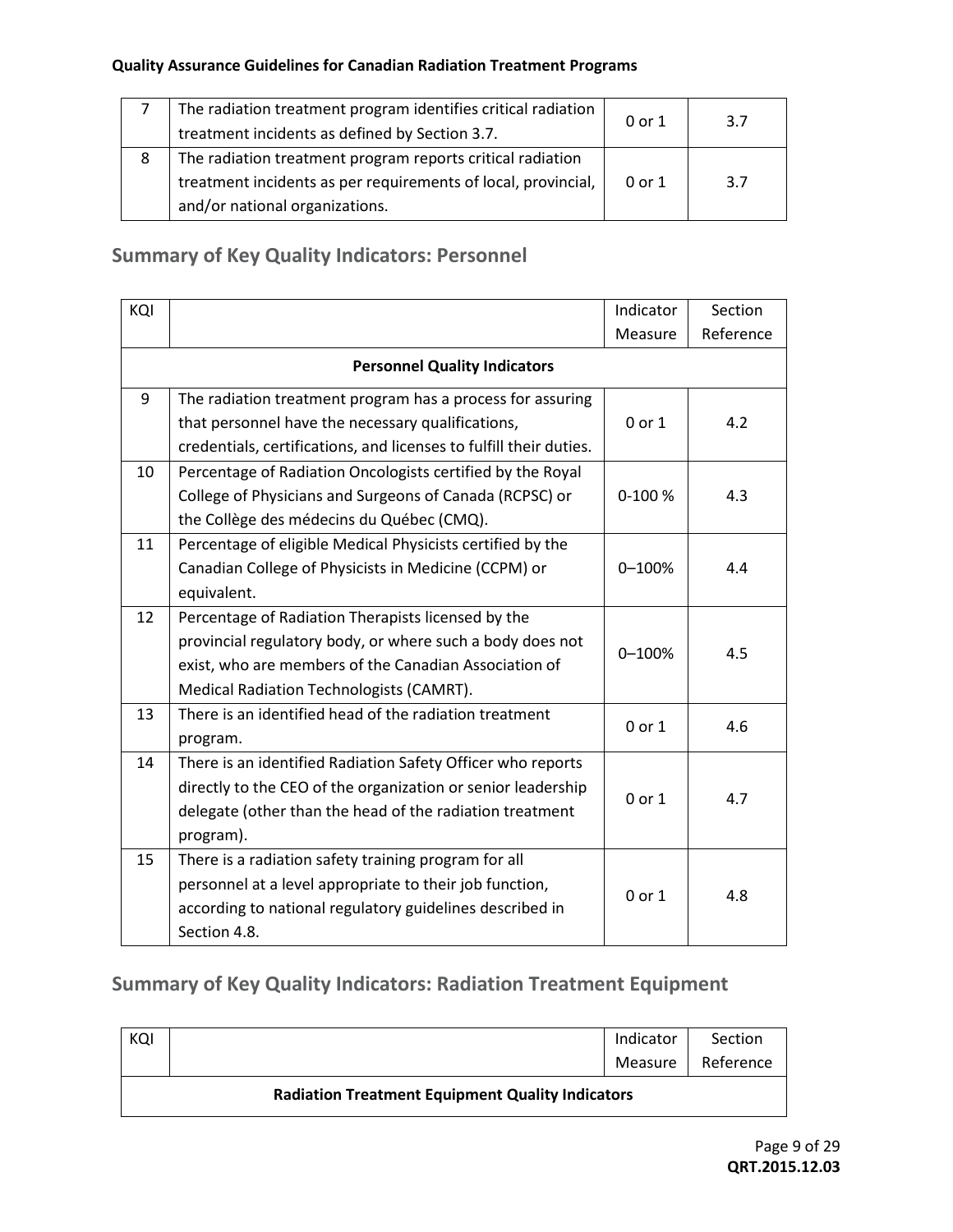| 16 | There are technical quality control policies and procedures | 0 or 1 | 5.2 |
|----|-------------------------------------------------------------|--------|-----|
|    | for all radiation planning and treatment equipment.         |        |     |
| 17 | Compliance with technical quality control policies and      |        |     |
|    | procedures is monitored by the Radiation Treatment          | 0 or 1 | 5.2 |
|    | Quality Assurance Committee (RTQAC).                        |        |     |
| 18 | For new equipment a quality control procedure is            |        |     |
|    | implemented during installation and commissioning and       | 0 or 1 | 5.3 |
|    | tested prior to clinical use.                               |        |     |
| 19 | For new equipment all personnel involved with its           |        |     |
|    | calibration, operation, or maintenance are appropriately    | 0 or 1 | 5.3 |
|    | trained.                                                    |        |     |
| 20 | There is an independent audit of radiation treatment        |        |     |
|    | machine calibration or dosimetry at least annually.         | 0 or 1 | 5.5 |
| 21 | There are written policies and procedures to be followed in |        |     |
|    | the event of an emergency, whereby acute failure of either  | 0 or 1 | 5.6 |
|    | equipment or systems, has the potential to affect safety.   |        |     |
|    |                                                             |        |     |

# **Summary of Key Quality Indicators: Policy and Procedure**

| KQI |                                                              | Indicator  | Section   |
|-----|--------------------------------------------------------------|------------|-----------|
|     |                                                              | Measure    | Reference |
|     | <b>Policy and Procedure Quality Indicators</b>               |            |           |
| 22  | The radiation treatment policies and procedures are          | $0$ or $1$ | 6.1       |
|     | reviewed, and revised if required, at least every two years. |            |           |
| 23  | Percentage of patients meeting Canadian Association of       |            |           |
|     | Radiation Oncology (CARO) wait time guidelines for referral  | $0 - 100%$ | 6.2       |
|     | to consultation in the preceding year.                       |            |           |
| 24  | Percentage of patients meeting Canadian Association of       |            |           |
|     | Radiation Oncology (CARO) wait time guidelines for ready-    | $0 - 100%$ | 6.2       |
|     | to-treat to start of treatment in the preceding year.        |            |           |
| 25  | Patients are identified using at least two patient-specific  |            |           |
|     | identifiers before any radiation planning or treatments      | 0 or 1     | 6.3       |
|     | provided.                                                    |            |           |
| 26  | Percentage of newly diagnosed patients receiving             |            |           |
|     | radiotherapy in the preceding year that had a cancer stage   | $0 - 100%$ | 6.4       |
|     | assigned.                                                    |            |           |
| 27  | The radiation treatment program has processes for            | 0 or 1     | 6.5       |
|     | selecting and reviewing clinical practice guidelines.        |            |           |
| 28  | The radiation treatment program utilizes and regularly       | $0$ or $1$ | 6.6       |
|     | reviews radiation planning and treatment guidelines.         |            |           |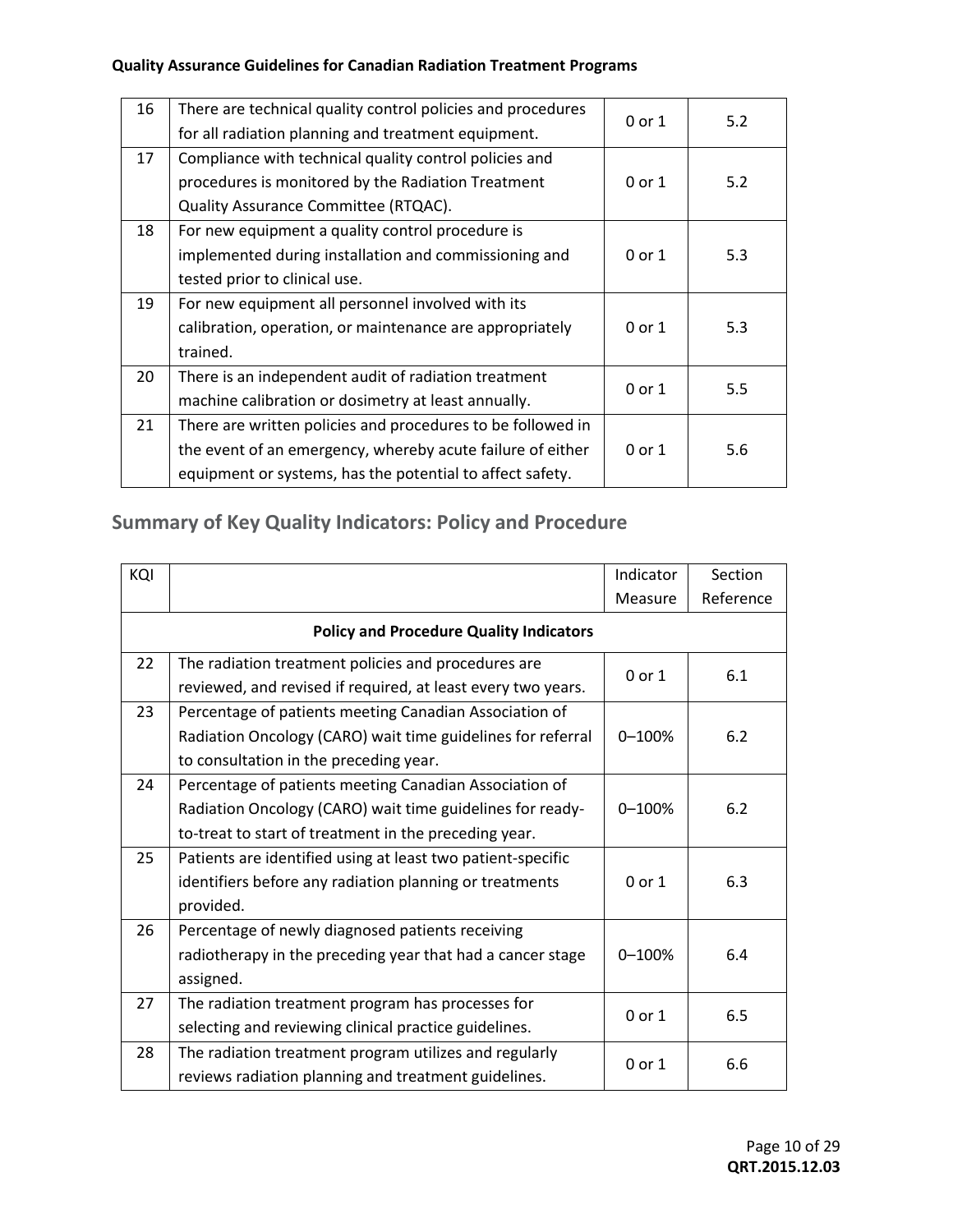| 29 | There is documentation of informed consent for radiation<br>therapy prior to the delivery of treatment.                                                                                                              | 0 or 1 | 6.7  |
|----|----------------------------------------------------------------------------------------------------------------------------------------------------------------------------------------------------------------------|--------|------|
| 30 | The radiation treatment program provides written or online<br>educational materials about radiation treatment planning,<br>treatment delivery, side effects, and follow-up to patients<br>and their families.        | 0 or 1 | 6.8  |
| 31 | There are policies and procedures for authorizing a course<br>of radiation treatment or any change to a previously<br>authorized course of radiation treatment.                                                      | 0 or 1 | 6.9  |
| 32 | The radiation treatment prescription meets all criteria<br>outlined in Section 6.10 to deliver treatment addressing<br>dose prescription, site and laterality, patient identification,<br>and authorization.         | 0 or 1 | 6.10 |
| 33 | Percentage of adjuvant or curative radiotherapy treatment<br>plans that undergo Radiation Oncologist peer review prior<br>to the start of treatment.                                                                 | 0-100% | 6.11 |
| 34 | Percentage of adjuvant or curative radiotherapy treatment<br>plans that undergo Radiation Oncologist peer review before<br>25% of the prescribed dose has been administered.                                         | 0-100% | 6.11 |
| 35 | Percentage of adjuvant or curative radiotherapy treatment<br>plans that undergo Radiation Oncologist peer review at any<br>point in time.                                                                            | 0-100% | 6.11 |
| 36 | Radiotherapy treatment plans, dose calculations, and<br>patient set-ups are independently reviewed prior to<br>beginning treatment in all cases.                                                                     | 0 or 1 | 6.12 |
| 37 | There is a process for confirming female patients of<br>reproductive age are not pregnant prior to radiation<br>treatment planning and delivery.                                                                     | 0 or 1 | 6.13 |
| 38 | There are policies and procedures to monitor patients with<br>pacemakers/defibrillators or implantable devices during<br>radiation treatment.                                                                        | 0 or 1 | 6.14 |
| 39 | Patients receiving radiation treatment are evaluated at<br>intervals appropriate to patient context during treatment<br>by a Radiation Oncologist or designate.                                                      | 0 or 1 | 6.15 |
| 40 | When radiation treatment is being delivered a Radiation<br>Oncologist and a Medical Physicist are present at the<br>radiation treatment facility or capable of responding within<br>a time limit set by the program. | 0 or 1 | 6.16 |
| 41 | There are policies and procedures guiding the planning and<br>safe delivery of emergency radiation treatment.                                                                                                        | 0 or 1 | 6.17 |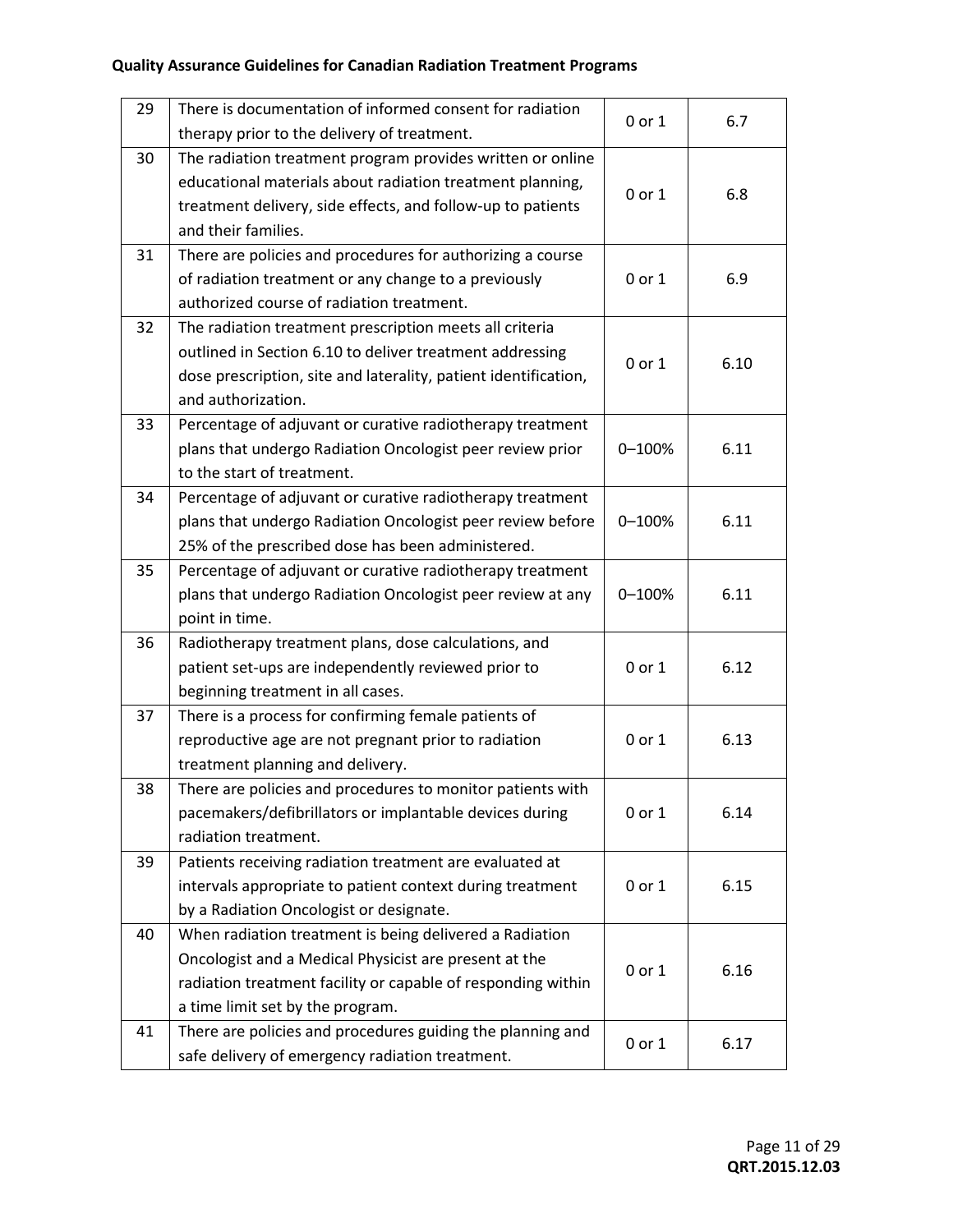| 42 | The radiation treatment program maintains paper or       |            |      |
|----|----------------------------------------------------------|------------|------|
|    | electronic records of the radiation treatment plan with  | 0 or 1     | 6.18 |
|    | sufficient detail to allow the plan to be reconstructed. |            |      |
| 43 | The radiation treatment program, as part of the          |            |      |
|    | multidisciplinary cancer program, is accredited by       | $0$ or $1$ | 6.19 |
|    | Accreditation Canada.                                    |            |      |
| 44 | Percentage of patients treated with curative-intent      |            |      |
|    | radiotherapy for whom the radiation treatment program    | $0 - 100%$ | 6.20 |
|    | reviews treatment-related toxicity outcomes. These       |            |      |
|    | outcomes are regularly compared to available benchmarks. |            |      |
| 45 | Percentage of patients treated with curative-intent      |            |      |
|    | radiotherapy for whom the radiation treatment program    |            |      |
|    | reviews relevant disease control or survival outcomes.   | $0 - 100%$ | 6.20 |
|    | These outcomes are regularly compared to available       |            |      |
|    | benchmarks.                                              |            |      |

#### **3. Programmatic Organization**

#### **3.1. Organizational Integration and Resources**

The radiation treatment program is an integrated part of a multidisciplinary cancer program. The radiation treatment program works with the organization leadership to assure adequate human, structural, and informational resources for the safe delivery of radiation treatment according to evidence-based and/or best practice guidelines.

#### **3.2. Accountability**

Within the radiation treatment program, there are clearly defined accountabilities for the quality of care that is delivered to patients. These accountabilities are defined through the program's reporting structure and through the responsibilities of all personnel directly involved in delivering that care. Such accountabilities extend through the program committees to the head of the radiation treatment program (Section 4.6), who oversees all aspects of the clinical program, up to the organization's CEO and board of directors.

| <b>Key Quality Indicator #1</b>                                         | <b>Indicator Measure</b> |
|-------------------------------------------------------------------------|--------------------------|
| The radiation treatment program has clearly defined its reporting       |                          |
| structure, and the responsibilities of all personnel and committees, to | 0 or 1                   |
| ensure accountability for the quality of care it provides.              |                          |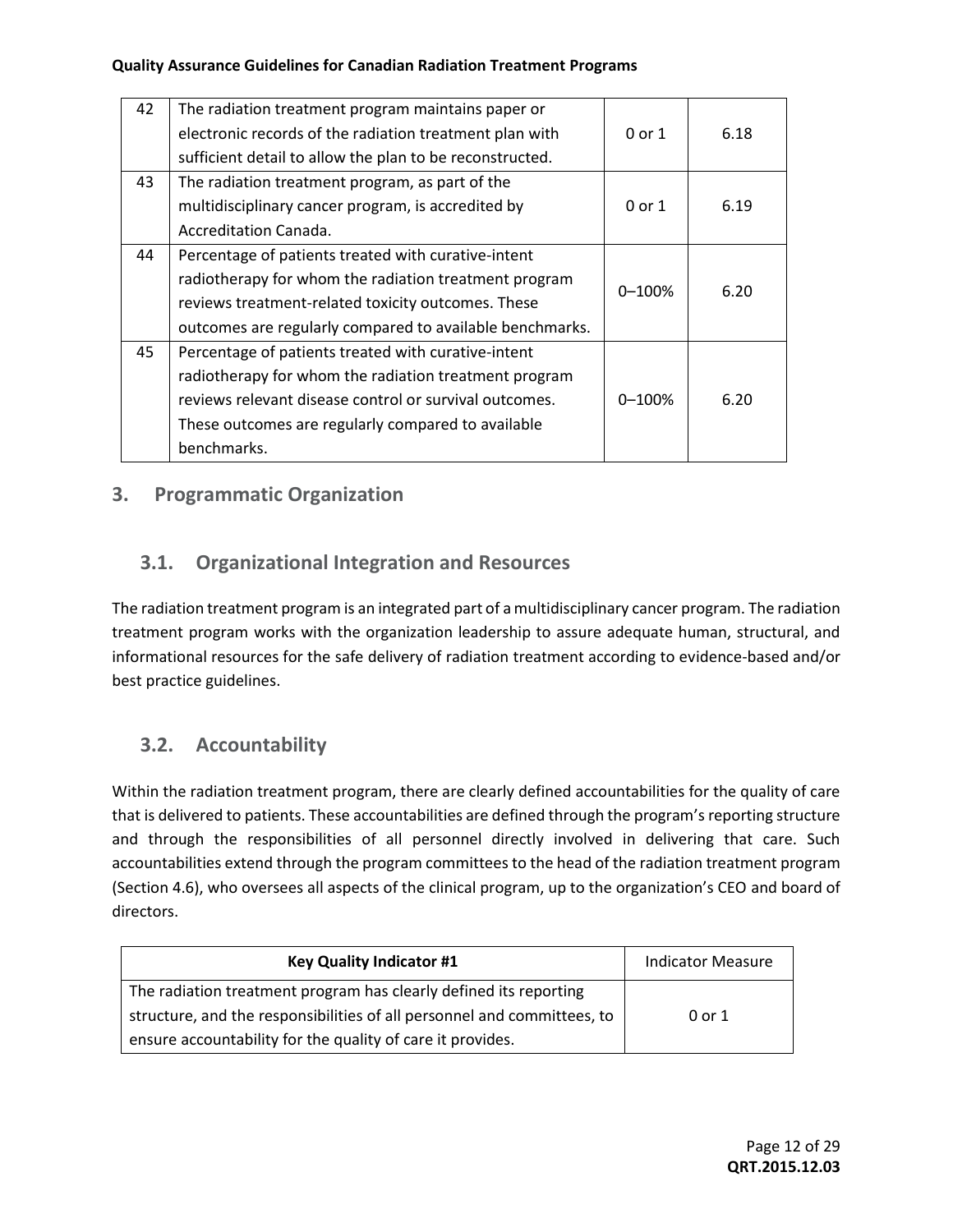### **3.3. Radiation Treatment Quality Assurance Program**

The radiation treatment program has a comprehensive quality assurance program that encompasses all aspects of radiation treatment planning and delivery that directly or indirectly impacts patient care with, at a minimum, the following components:

- A Radiation Treatment Quality Assurance Committee (RTQAC);
- Detailed written policies and procedures for all quality assurance activities in the program; and
- A process for the retention of documents pertaining to quality assurance activities.

| <b>Key Quality Indicator #2</b>                                      | <b>Indicator Measure</b> |
|----------------------------------------------------------------------|--------------------------|
| There is a Radiation Treatment Quality Assurance Committee           |                          |
| (RTQAC) responsible for monitoring adherence to written policies and | 0 or 1                   |
| procedures regarding quality assurance activities.                   |                          |

## **3.4. Radiation Treatment Quality Assurance Committee (RTQAC)**

Composition and Organization of the RTQAC:

- The RTQAC is comprised, at a minimum, of a Radiation Oncologist, a Medical Physicist, and a Radiation Therapist with operational responsibility for quality assurance in the radiation treatment program;
- The RTQAC is chaired by a Radiation Oncologist, Medical Physicist or Radiation Therapist;
- The RTQAC is a standing committee that meets at regular intervals − no fewer than four times per year (i.e. quarterly); and
- The RTQAC reports to the head of the radiation treatment program (Section 4.6) and/or other committees or groups with responsibility for quality within the radiation treatment program, cancer program, or organization.

Duties and Responsibilities of the RTQAC:

- The RTQAC confirms that all equipment quality control procedures (Section 5.2) are adhered to, and that appropriate documentation is maintained;
- The RTQAC confirms that all radiation treatment policies and procedures are adhered to and investigates instances of non-compliance;
- The RTQAC reviews radiation treatment incidents, verifies that the incidents were appropriately managed according to the radiation treatment program, cancer program, and/or organization policies and procedures, and that the necessary steps were taken to prevent incidents from recurring, particularly for critical incidents (Section 3.7) or when a significant trend in the pattern of less severe incidents is identified;
- The RTQAC oversees the reporting of incident data to local, provincial, national, and/or international organizations as required, with the aim of preventing similar incidents from occurring elsewhere;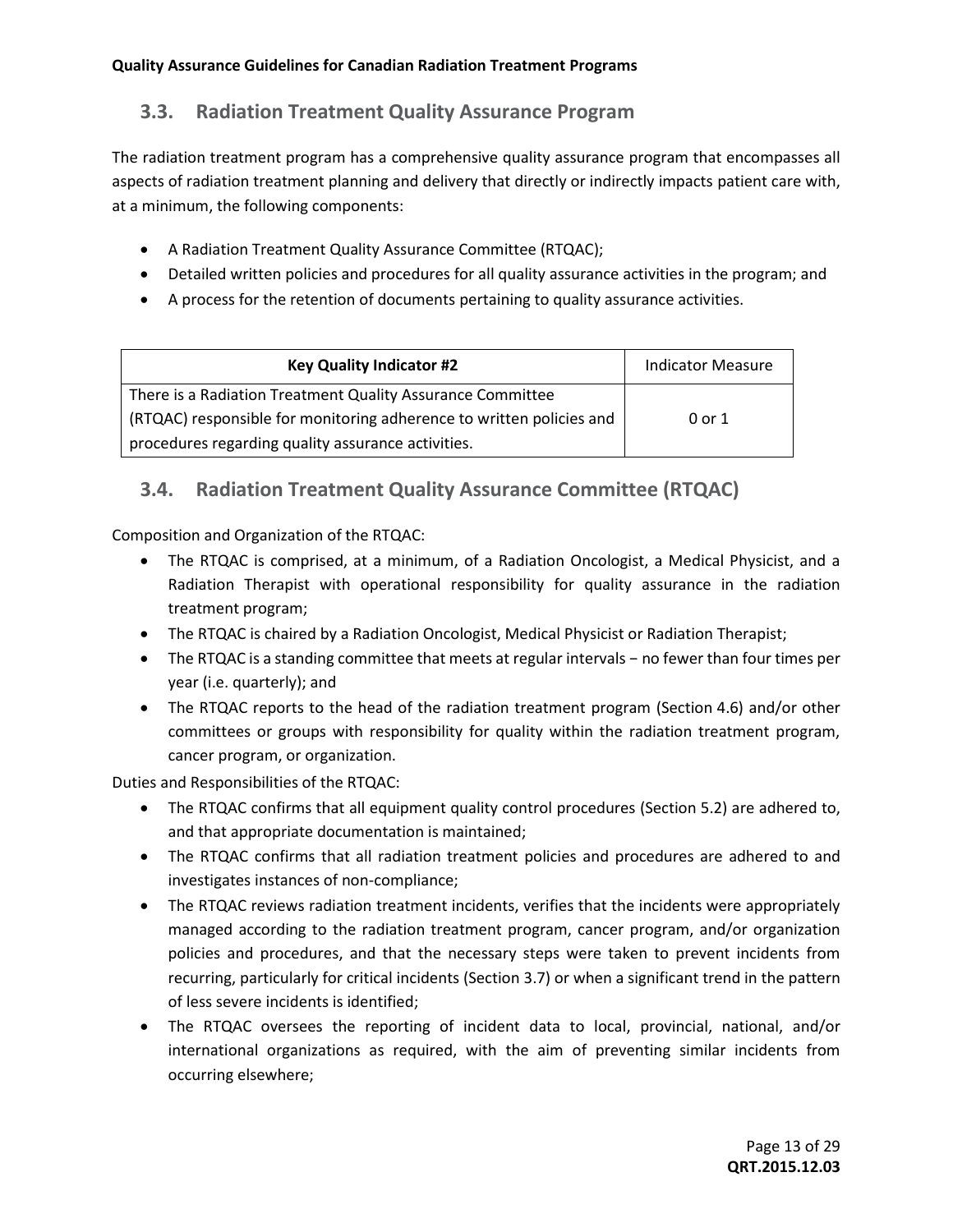The RTQAC defines and monitors, on a continuous basis, quality indicators for the radiation treatment program and reports indicator trends to the head of the radiation treatment program (Section 4.6) and/or other committees or groups with responsibility for quality within the radiation treatment program, cancer program, or organization.

| <b>Key Quality Indicator #3</b>                                  | <b>Indicator Measure</b> |
|------------------------------------------------------------------|--------------------------|
| The Radiation Treatment Quality Assurance Committee (RTQAC) has  |                          |
| documented terms of reference that meet all the requirements for | 0 or 1                   |
| composition, committee chair, meeting frequency, and             |                          |
| accountabilities as outlined in Section 3.4.                     |                          |

## **3.5. Access to Radiation Treatment Quality Assurance Committee (RTQAC)**

There is a mechanism for personnel to access the RTQAC to report concerns about radiation treatment quality.

| <b>Key Quality Indicator #4</b>                                   | <b>Indicator Measure</b> |
|-------------------------------------------------------------------|--------------------------|
| The Radiation Treatment Quality Assurance Committee (RTQAC) has a |                          |
| "blame-free" process for personnel to access the committee and to | 0 or 1                   |
| report concerns about radiation treatment quality or safety.      |                          |

#### **3.6. Radiation Safety Program**

The radiation treatment program has a radiation safety program to oversee the safe use of radioactive devices and materials in compliance with the "Canadian General Nuclear Safety and Control Regulations" (Government of Canada, 2000), the "Canadian Nuclear Safety and Control Act" (Government of Canada, 1997), and all relevant CNSC regulations. The radiation safety program has written policies and procedures, as detailed in the CNSC regulatory guide G-121 "Radiation Safety in Educational, Medical and Research Institutions" (AECB, 2000).

The Radiation Safety Officer (Section 4.7) is responsible for the radiation safety program. With respect to matters of radiation safety, the Radiation Safety Officer reports to the organization's CEO and/or other individuals, committees, or groups with responsibility for safety within the cancer program or organization. The Radiation Safety Officer reports as necessary, and at least annually, to the cancer program or organization quality committee or equivalent on matters pertaining to radiation safety in the radiation treatment program.

| <b>Key Quality Indicator #5</b> | <b>Indicator Measure</b> |
|---------------------------------|--------------------------|
|---------------------------------|--------------------------|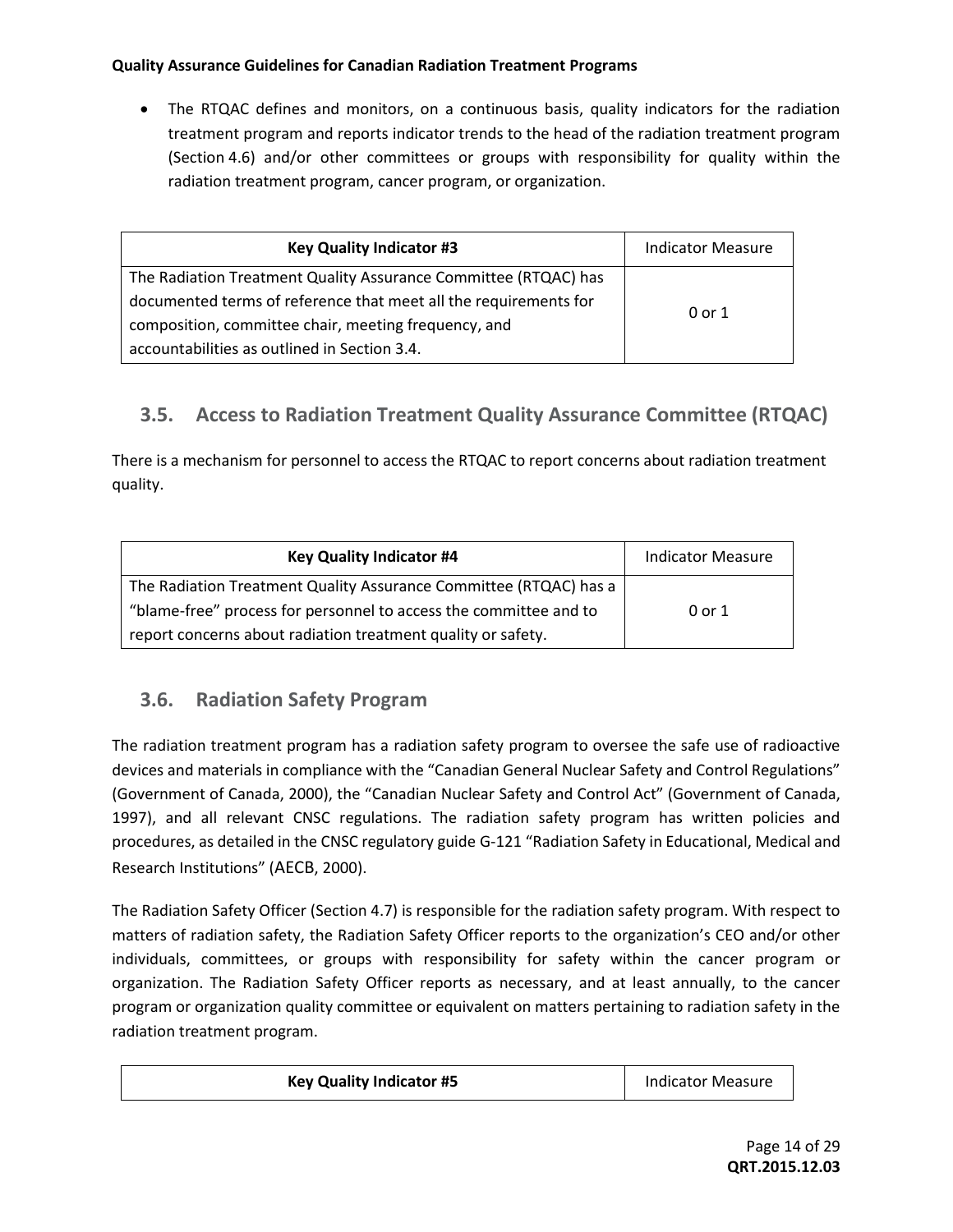| There is a radiation safety program that has written policies and     |        |
|-----------------------------------------------------------------------|--------|
| procedures to address the safe use of ionizing radiation according to | 0 or 1 |
| the pertinent laws and regulations specified in Section 3.6.          |        |

#### **3.7. Radiation Treatment Incident Management**

The radiation treatment program monitors, investigates, acts upon, documents, and reports radiation treatment incidents that occur at any point in the radiation treatment process from decision-to-treat through completion of treatment delivery, as outlined in the CPQR companion document *Incident Management Guidance for Canadian Radiation Treatment Programs* (currently being developed).

The radiation treatment program identifies critical radiation treatment incidents using the following criteria:

- Hardware or software errors that have a high probability of causing an unacceptable outcome for the patient or that pose an unacceptable risk to personnel or members of the public; or
- Errors resulting in >25% tumour underdose or OAR overdose, relative to the intended dose to these structures over the course of treatment that on the balance of probabilities, is likely to be associated with the development of significant late medical harm.

The radiation treatment program takes action to prevent critical radiation treatment incidents from recurring. The radiation treatment program reports critical radiation treatment incidents to local, provincial, national, and/or international organizations as required.

The radiation treatment program participates in the NSIR-RT, a central repository, to report, track and analyze incidents from their own centre system and anonymously from other Canadian centres. Through identifying and mitigating system vulnerabilities, the radiation program can potentially improve operational processes and ultimately patient safety locally and nationally.

| Key Quality Indicators #6, 7, 8                                       | <b>Indicator Measure</b> |
|-----------------------------------------------------------------------|--------------------------|
| The radiation treatment program has written policies and procedures   |                          |
| that address the reporting, investigation, action, documentation, and | 0 or 1                   |
| monitoring of radiation treatment incidents.                          |                          |
| The radiation treatment program identifies critical radiation         |                          |
| treatment incidents as defined by Section 3.7.                        | 0 or 1                   |
| The radiation treatment program reports critical radiation treatment  |                          |
| incidents as per requirements of local, provincial, and/or national   | 0 or 1                   |
| organizations.                                                        |                          |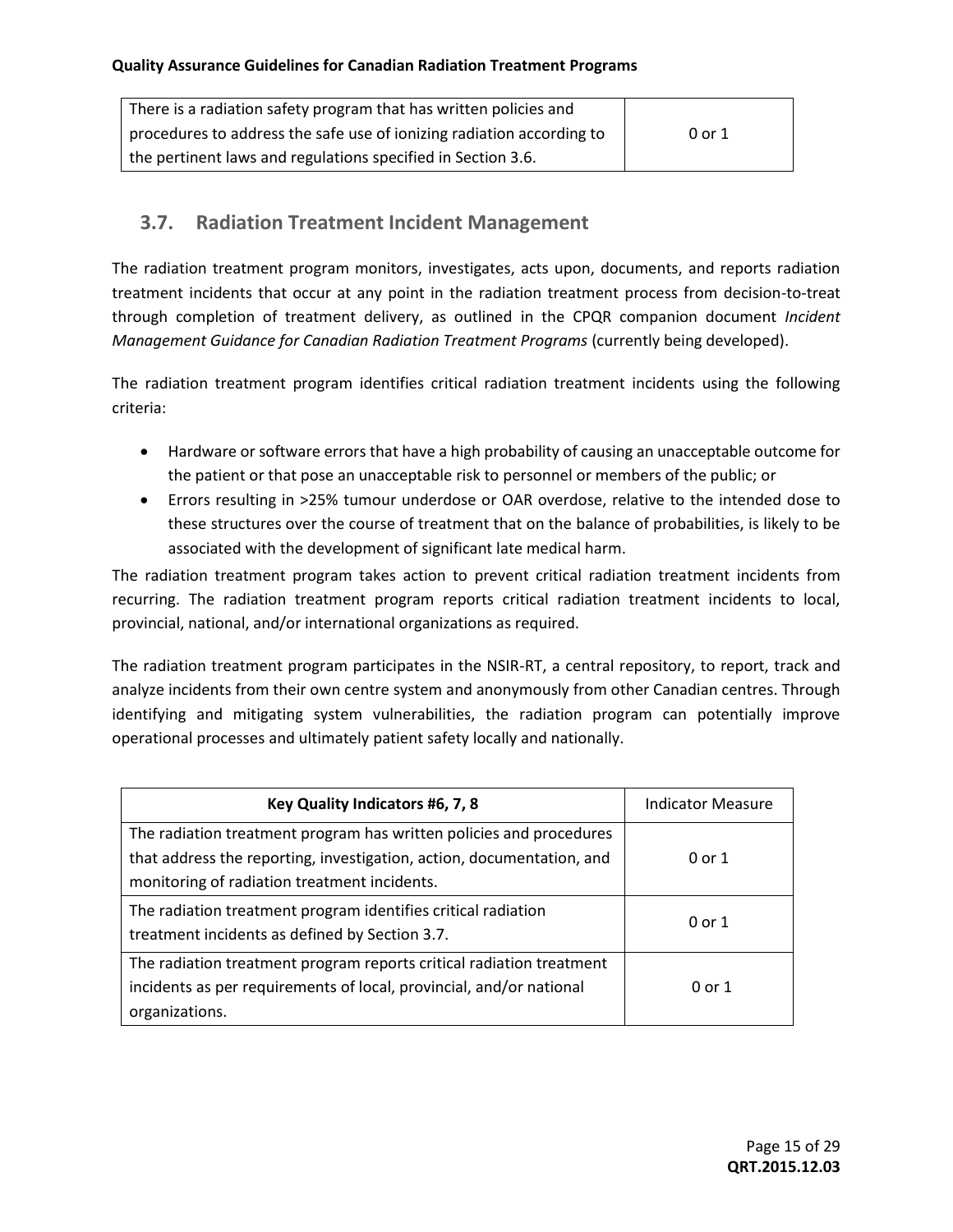#### **4. Personnel**

#### **4.1. Competence**

All personnel with direct or indirect responsibility for the provision of radiation treatment are educated, trained, qualified, and competent.

#### **4.2. Credentials, Certifications, and Licensing**

The radiation treatment program, through the RTQAC or another appropriate mechanism, has a process for assuring that personnel have the necessary credentials from the relevant professional colleges, associations or licensing bodies, and that these credentials are up-to-date.

| <b>Key Quality Indicator #9</b>                                 | <b>Indicator Measure</b> |
|-----------------------------------------------------------------|--------------------------|
| The radiation treatment program has a process for assuring that |                          |
| personnel have the necessary qualifications, credentials,       | 0 or 1                   |
| certifications, and licenses to fulfill their duties.           |                          |

#### **4.3. Radiation Oncologists**

Radiation Oncologists are licensed to practise medicine by the relevant provincial medical college or licensing authority, and certified in Radiation Oncology by the Royal College of Physicians and Surgeons of Canada (RCPSC) or the Collège des médecins du Québec (CMQ).

| <b>Key Quality Indicator #10</b>                                      | <b>Indicator Measure</b> |
|-----------------------------------------------------------------------|--------------------------|
| Percentage of Radiation Oncologists certified by the Royal College of |                          |
| Physicians and Surgeons of Canada (RCPSC) or the Collège des          | $0 - 100 %$              |
| médecins du Québec (CMQ).                                             |                          |

## **4.4. Medical Physicists**

Eligible Medical Physicists who independently perform clinical physics activities relating to radiation treatment are certified by the Canadian College of Physicists in Medicine (CCPM) or equivalent.

| <b>Key Quality Indicator #11</b>                                                                                               | <b>Indicator Measure</b> |
|--------------------------------------------------------------------------------------------------------------------------------|--------------------------|
| Percentage of eligible Medical Physicists certified by the Canadian<br>College of Physicists in Medicine (CCPM) or equivalent. | $0 - 100%$               |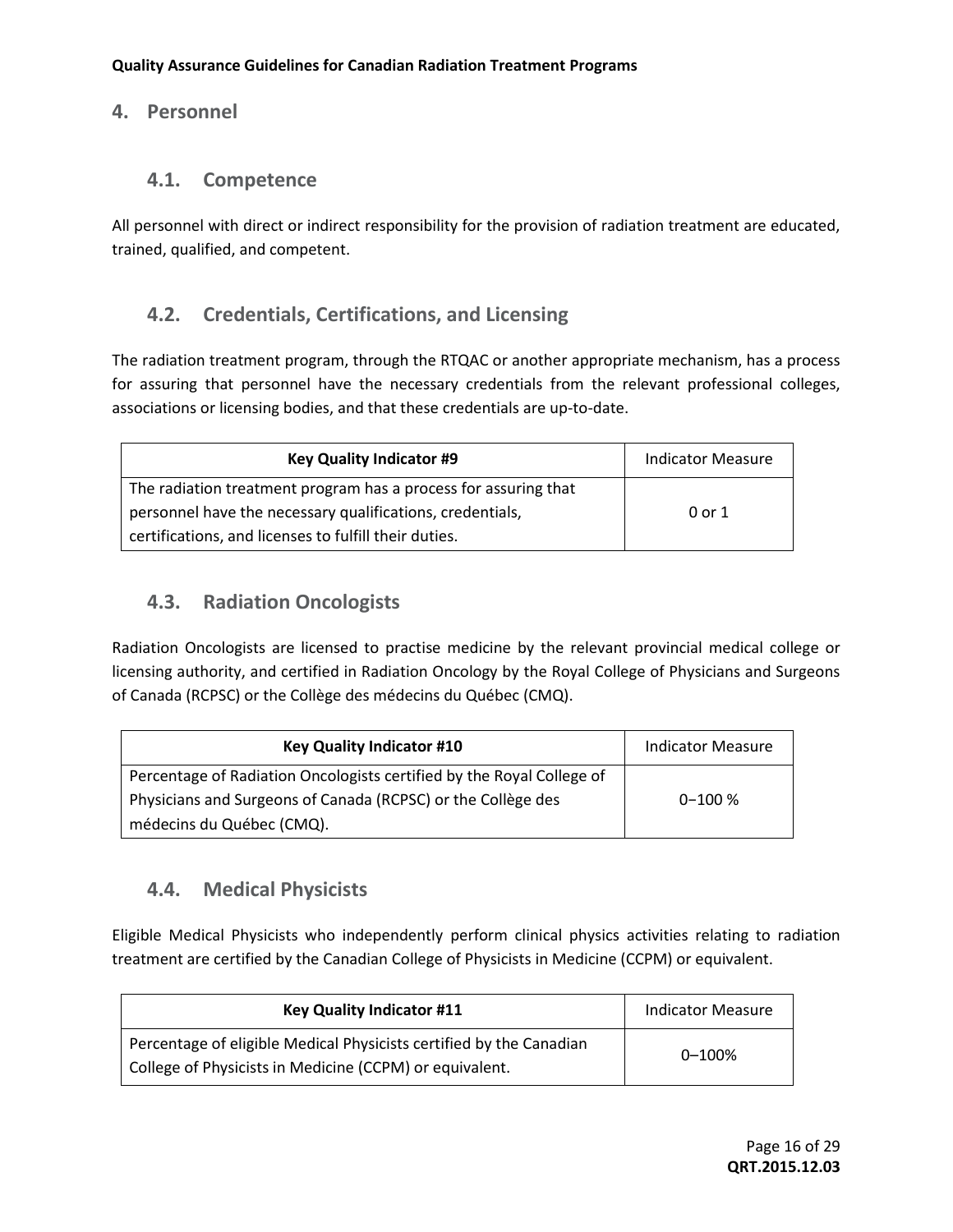### **4.5. Radiation Therapists**

Radiation Therapists meet provincial licensing requirements. Where such a provincial regulatory body does not exist, membership to the Canadian Association of Medical Radiation Technologists (CAMRT) is another measure of qualification.

| <b>Key Quality Indicator #12</b>                               | <b>Indicator Measure</b> |
|----------------------------------------------------------------|--------------------------|
| Percentage of Radiation Therapists licensed by the provincial  |                          |
| regulatory body, or, where such a body does not exist, who are | $0 - 100%$               |
| members of the Canadian Association of Medical Radiation       |                          |
| Technologists (CAMRT).                                         |                          |

## **4.6. Head of the Radiation Treatment Program**

The head of the radiation treatment program has clearly defined responsibilities for all clinical aspects of the radiation treatment program and has commensurate clinical and administrative experience to fulfill those responsibilities.

| <b>Key Quality Indicator #13</b>                                | <b>Indicator Measure</b> |
|-----------------------------------------------------------------|--------------------------|
| There is an identified head of the radiation treatment program. | 0 or 1                   |

## **4.7. Radiation Safety Officer**

A qualified individual (CNSC, 2006) is designated as having primary responsibility for all aspects of radiation safety (Section 3.6) in the radiation treatment program. The Radiation Safety Officer is certified by the CNSC (CNSC, 2011). With respect to matters of radiation safety, the Radiation Safety Officer reports directly to the organization's CEO or senior leadership delegate with responsibility for safety within the cancer program or organization (other than the head of the radiation treatment program). The Radiation Safety Officer reports as necessary, and at least annually, to the cancer program or organization quality committee or equivalent, on matters relating to radiation safety in the radiation treatment program.

| <b>Key Quality Indicator #14</b>                                        | <b>Indicator Measure</b> |
|-------------------------------------------------------------------------|--------------------------|
| There is an identified Radiation Safety Officer who reports directly to |                          |
| the CEO of the organization or senior leadership delegate (other than   | 0 or 1                   |
| the head of the radiation treatment program).                           |                          |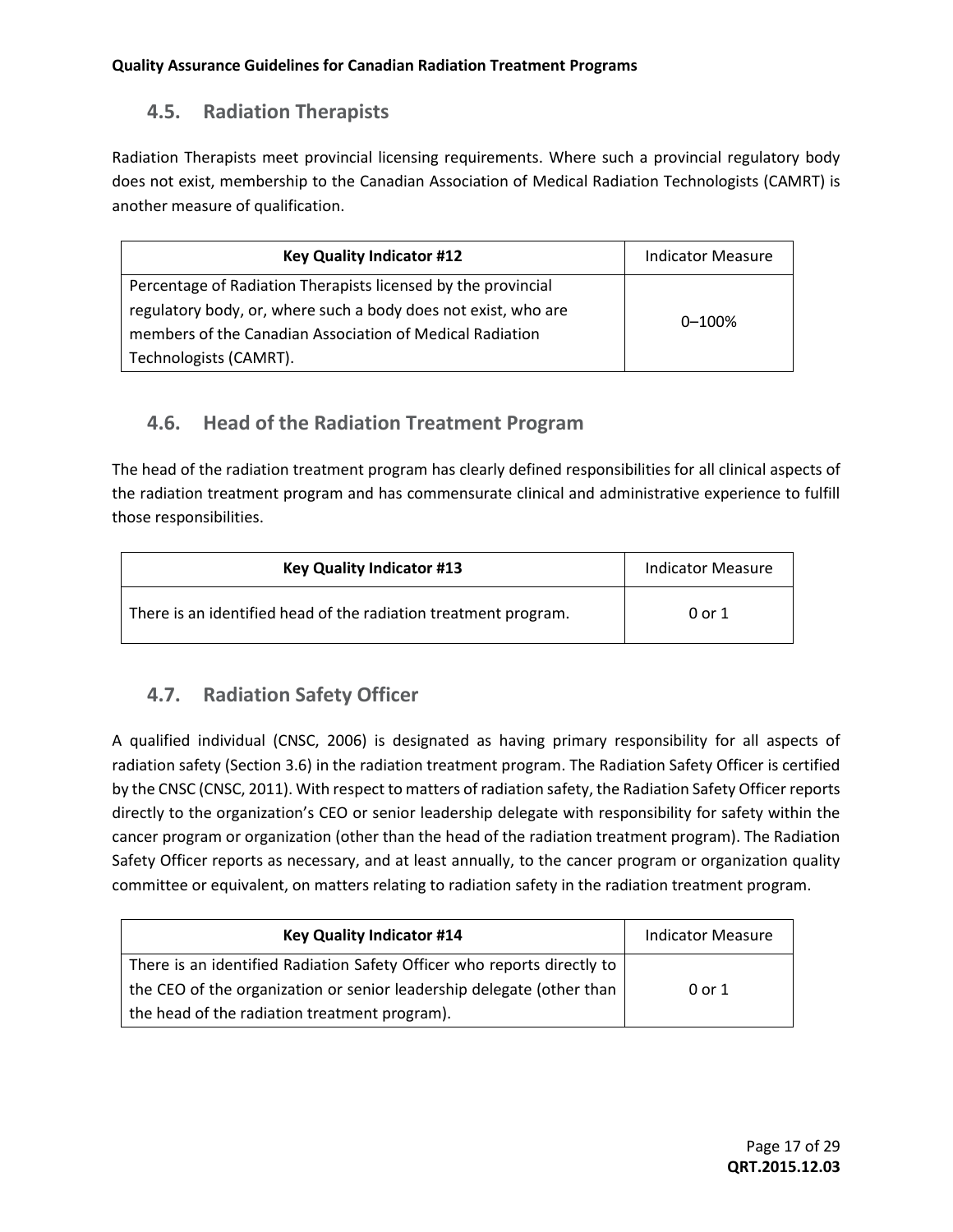# **4.8. Radiation Safety Training**

All personnel in the facility regularly receive radiation safety training at a level appropriate to their job function. The training follows accepted recommendations, such as those detailed in the CNSC regulatory guide G-313 "Radiation Safety Training Programs for Workers Involved in Licensed Activities with Nuclear Substances and Radiation Devices, and with Class II Nuclear Facilities and Prescribed Equipment" (CNSC, 2006). Participation in radiation safety training activity is monitored as part of the employee performance evaluation program.

| <b>Key Quality Indicator #15</b>                                          | <b>Indicator Measure</b> |
|---------------------------------------------------------------------------|--------------------------|
| There is a radiation safety training program for all personnel at a level |                          |
| appropriate to their job function, according to national regulatory       | 0 or 1                   |
| guidelines described in Section 4.8.                                      |                          |

## **4.9. Continuing Education**

There is a continuing education program with internal seminars, rounds, and conferences to ensure that personnel are exposed to new developments in radiation treatment and radiation treatment quality assurance. Continuing education requirements of licensing organizations or professional associations are adhered to when applicable. Continuing education activity is monitored as a part of the employee performance evaluation program.

## **4.10. Staffing Levels**

The radiation treatment team works with the organization leadership to assure staffing levels for each of the professional disciplines and other required personnel that are adequate to safely deliver radiation treatment according to evidence-based and/or best practice guidelines. Provincial, national, or professional staffing guidelines are adhered to when available.

#### **5. Radiation Treatment Equipment**

Radiation treatment equipment includes radiation treatment planning and delivery equipment and all major accessories used in the radiation treatment program. Specifically, this includes all teletherapy and brachytherapy treatment devices, treatment simulation devices, treatment planning computer systems, electronic information systems that are integrated with the above equipment, and calibration and quality assurance devices used in relation to the above equipment.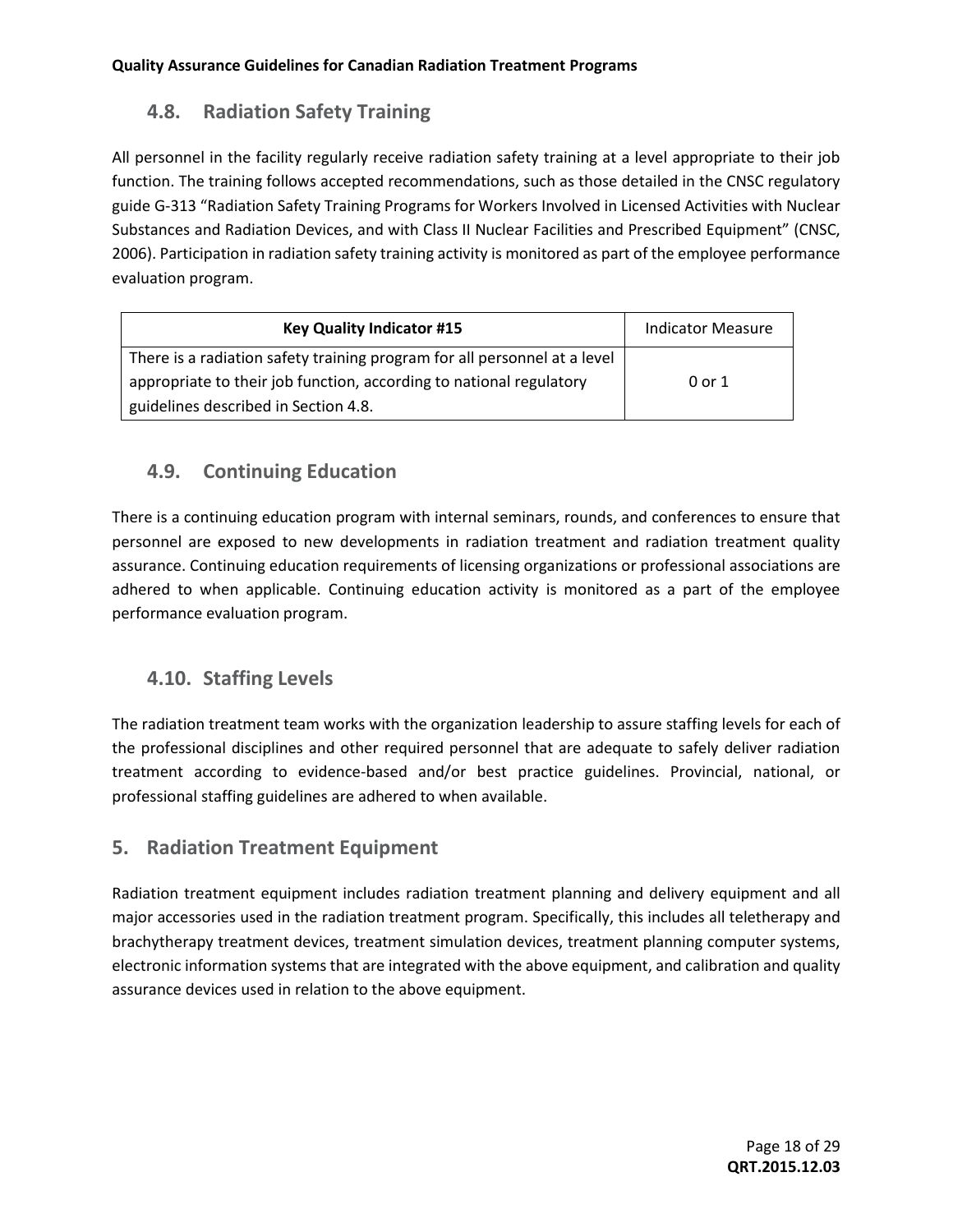## **5.1. Responsibility for Equipment Quality Control**

The RTQAC (Section 3.4) monitors equipment quality control activities and indicators of equipment performance, confirms that all equipment quality control procedures are adhered to and assures that appropriate documentation is maintained.

# **5.2. Equipment Quality Control Procedures**

The radiation treatment program has quality control procedures for all radiation planning and treatment, and all major accessories, that describe the tests to be performed, the frequency of the tests, the qualifications of the individuals performing the tests, the tolerances associated with any measurement, and the procedures to be followed in the event that a test fails or a measurement falls outside an allowed tolerance. The purpose of quality control testing is to ensure that the equipment adheres to acceptable performance standards over the useful life of the equipment. For radiation treatment equipment, the quality control procedures include specific protocols to be followed for calibrating the radiation output of the equipment and the frequency of calibration. The CPQR *Technical Quality Control* suite of guidelines can be found at [www.cpqr.ca.](http://www.cpqr.ca/)

| Key Quality Indicators #16, 17                                                                                                                       | <b>Indicator Measure</b> |
|------------------------------------------------------------------------------------------------------------------------------------------------------|--------------------------|
| There are technical quality control policies and procedures for all<br>radiation planning and treatment equipment.                                   | 0 or 1                   |
| Compliance with technical quality control policies and procedures is<br>monitored by the Radiation Treatment Quality Assurance Committee<br>(RTQAC). | 0 or 1                   |

## **5.3. Introduction of New Equipment**

Before new equipment is introduced into clinical service a complete safety analysis is performed, a quality control procedure is implemented and tested, and all personnel involved with the calibration, operation or maintenance of the device are trained in the operation of the device, in the radiation safety issues associated with the device, and in the emergency procedures associated with a failure of the device or major accessory.

| Key Quality Indicators #18, 19                                                                                                           | Indicator Measure |
|------------------------------------------------------------------------------------------------------------------------------------------|-------------------|
| For new equipment a quality control procedure is implemented<br>during installation and commissioning, and tested prior to clinical use. | 0 or 1            |
| For new equipment all personnel involved with its calibration,<br>operation, or maintenance are appropriately trained.                   | 0 or 1            |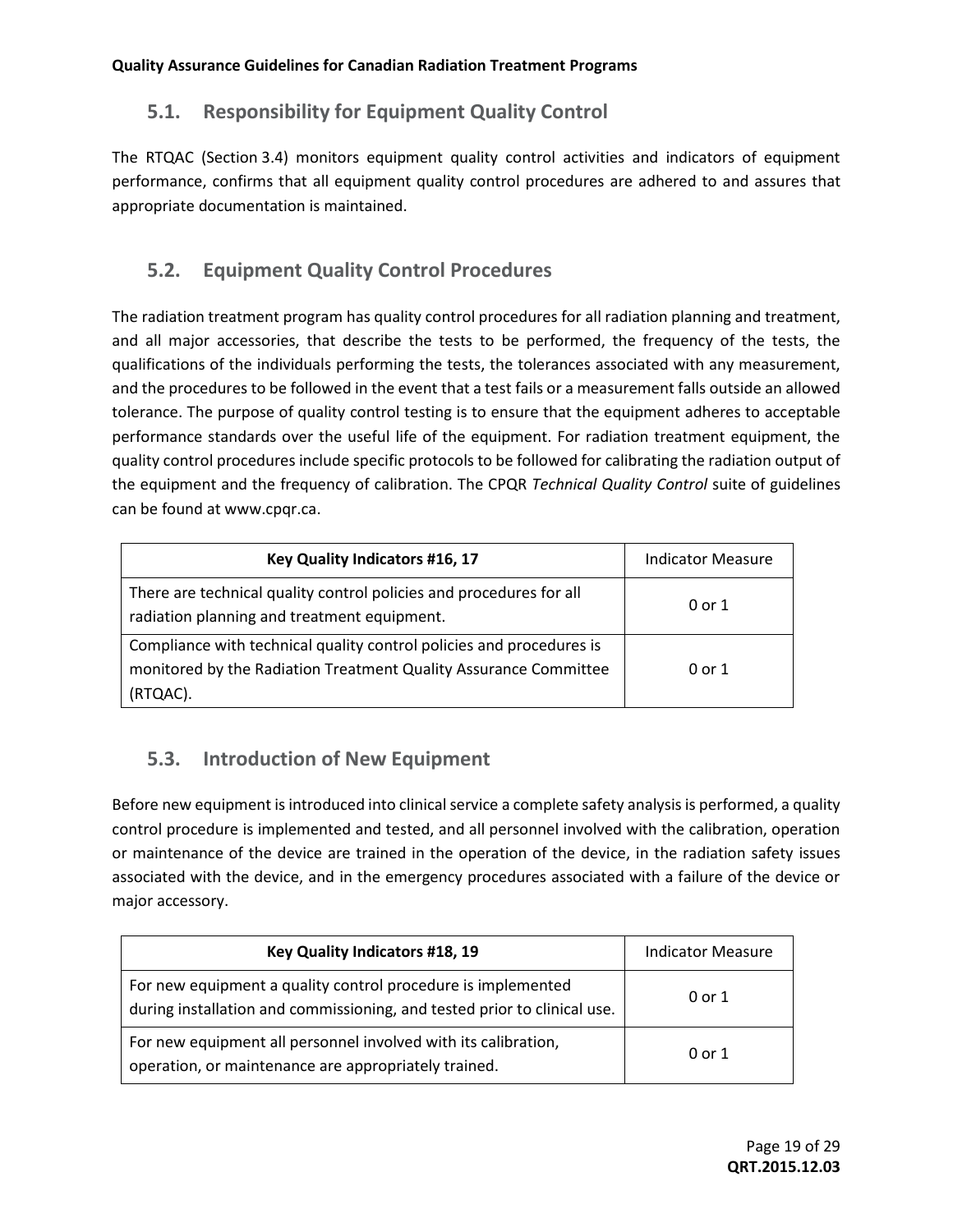#### **5.4. Equipment Obsolescence**

Equipment or software that is unable to provide the functionality required for modern, standard-of-care patient treatment is defined to be obsolescent and is targeted for replacement with contemporary equipment or software. Equipment or software that consistently does not meet the quality standards defined in the relevant CPQR *Technical Quality Control Guideline* is targeted for replacement or major upgrade. Equipment or software replacements or upgrades occur in a timely manner so as not to adversely affect the availability or quality of radiotherapy services.

## **5.5. External Dosimetry Audit**

An independent machine dosimetry audit is conducted on an annual basis. Audit services are available from institutions such as the Imaging and Radiation Oncology Core (IROC) QA Centre in Houston, Texas (MD Anderson, n.d.). The audit results are reviewed by the head of the radiation treatment program, the RTQAC, and the heads of the Radiation Oncology, Medical Physics, and Radiation Therapy departments.

| <b>Key Quality Indicator #20</b>                                                                            | <b>Indicator Measure</b> |
|-------------------------------------------------------------------------------------------------------------|--------------------------|
| There is an independent audit of radiation treatment machine<br>calibration or dosimetry at least annually. | 0 or 1                   |

#### **5.6. Emergency Procedures**

There are clearly defined procedures to be followed in the event of acute failure of equipment or systems that could affect patient, staff, or public safety.

| <b>Key Quality Indicator #21</b>                                      | <b>Indicator Measure</b> |
|-----------------------------------------------------------------------|--------------------------|
| There are written policies and procedures to be followed in the event |                          |
| of an emergency, whereby acute failure of either equipment or         | 0 or 1                   |
| systems, has the potential to affect safety.                          |                          |

#### **6. Policies and Procedures**

## **6.1. Policy and Procedure Manual**

The radiation treatment program has policies and procedures for clinical care, treatment planning, and treatment delivery that include, but are not limited to, those identified in Sections 6.1 to 6.20. These policies and procedures are to be reviewed at least every two years, revised as necessary, and readily available to staff as reference material. The manual outlines the processes to be used for revising policies and procedures as well as controlling versions, including the dissemination of current versions to relevant personnel and the deletion of outdated versions to avoid confusion.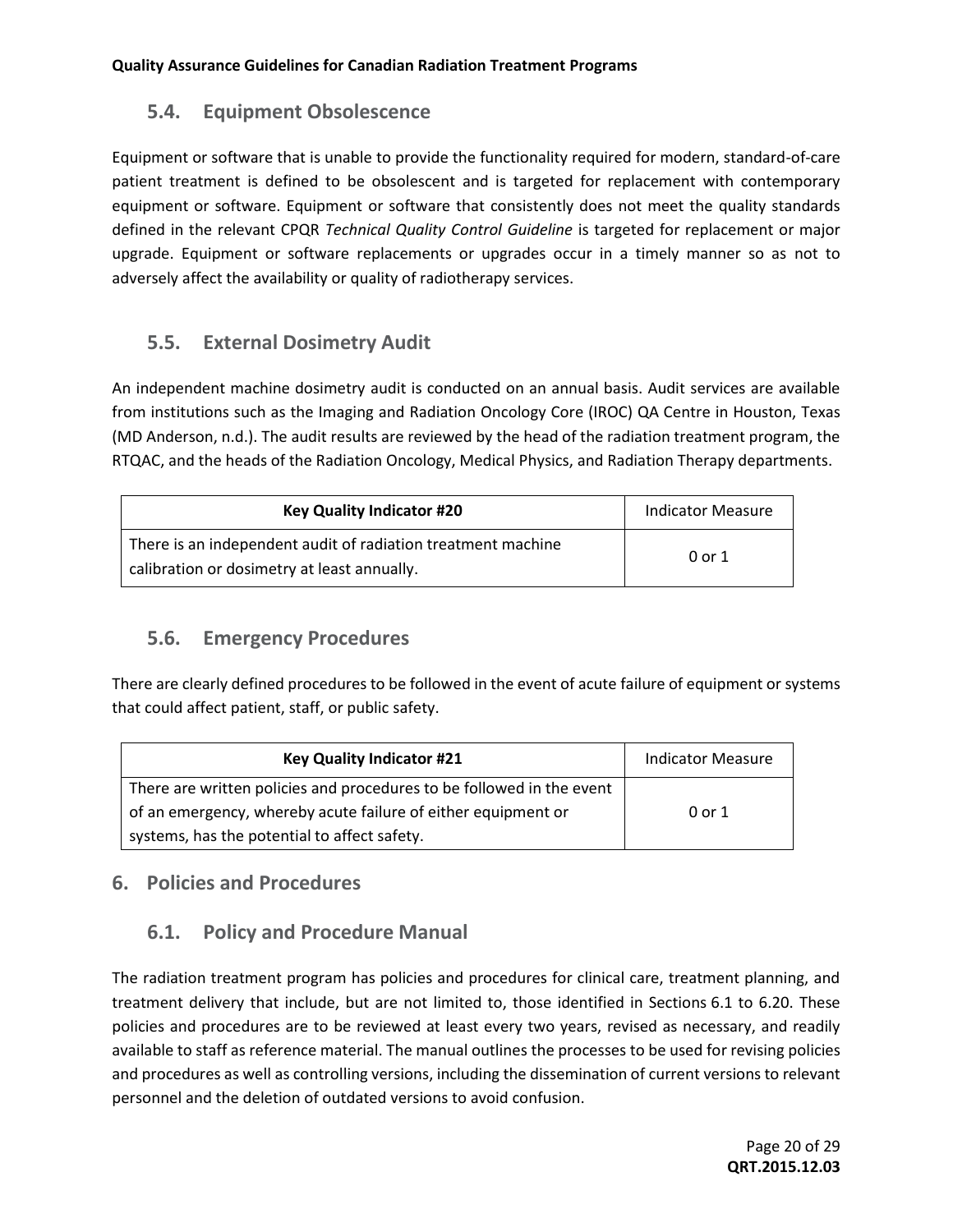| <b>Key Quality Indicator #22</b>                                                                                    | <b>Indicator Measure</b> |
|---------------------------------------------------------------------------------------------------------------------|--------------------------|
| The radiation treatment policies and procedures are reviewed, and<br>revised if required, at least every two years. | 0 or 1                   |

#### **6.2. Radiation Treatment Wait Times**

The radiation treatment program monitors patient wait times in relation to provincial, national, and/or professional guidelines. The wait time indicators defined by CARO provide a nationally recognized framework for uniform reporting of wait times among radiation treatment programs in Canada (CARO, 2000). The radiation treatment program reports wait times to local, provincial, and/or national organizations as required.

| Key Quality Indicators #23, 24                                       | <b>Indicator Measure</b> |
|----------------------------------------------------------------------|--------------------------|
| Percentage of patients meeting Canadian Association of Radiation     |                          |
| Oncology (CARO) wait time guidelines for referral to consultation in | $0 - 100%$               |
| the preceding year.                                                  |                          |
| Percentage of patients meeting Canadian Association of Radiation     |                          |
| Oncology (CARO) wait time guidelines for ready-to-treat to start of  | $0 - 100%$               |
| treatment in the preceding year.                                     |                          |

## **6.3. Patient Identification**

Patients are positively identified using at least two patient-specific characteristics before any treatment or service is provided. Patient-specific identifiers include name, date of birth, medical record number, and photographs.

| <b>Key Quality Indicator #25</b>                                                                                                 | <b>Indicator Measure</b> |
|----------------------------------------------------------------------------------------------------------------------------------|--------------------------|
| Patients are identified using at least two patient-specific identifiers<br>before any radiation planning or treatments provided. | 0 or 1                   |

## **6.4. Cancer Staging**

The radiation treatment program, as part of the multidisciplinary cancer program, uses the Tumour Node Metastasis (TNM) tumour staging system (Sobin et al., 2009) or another valid staging system where indicated, to aid in prognostication, multidisciplinary treatment planning, and the analysis and reporting of outcomes.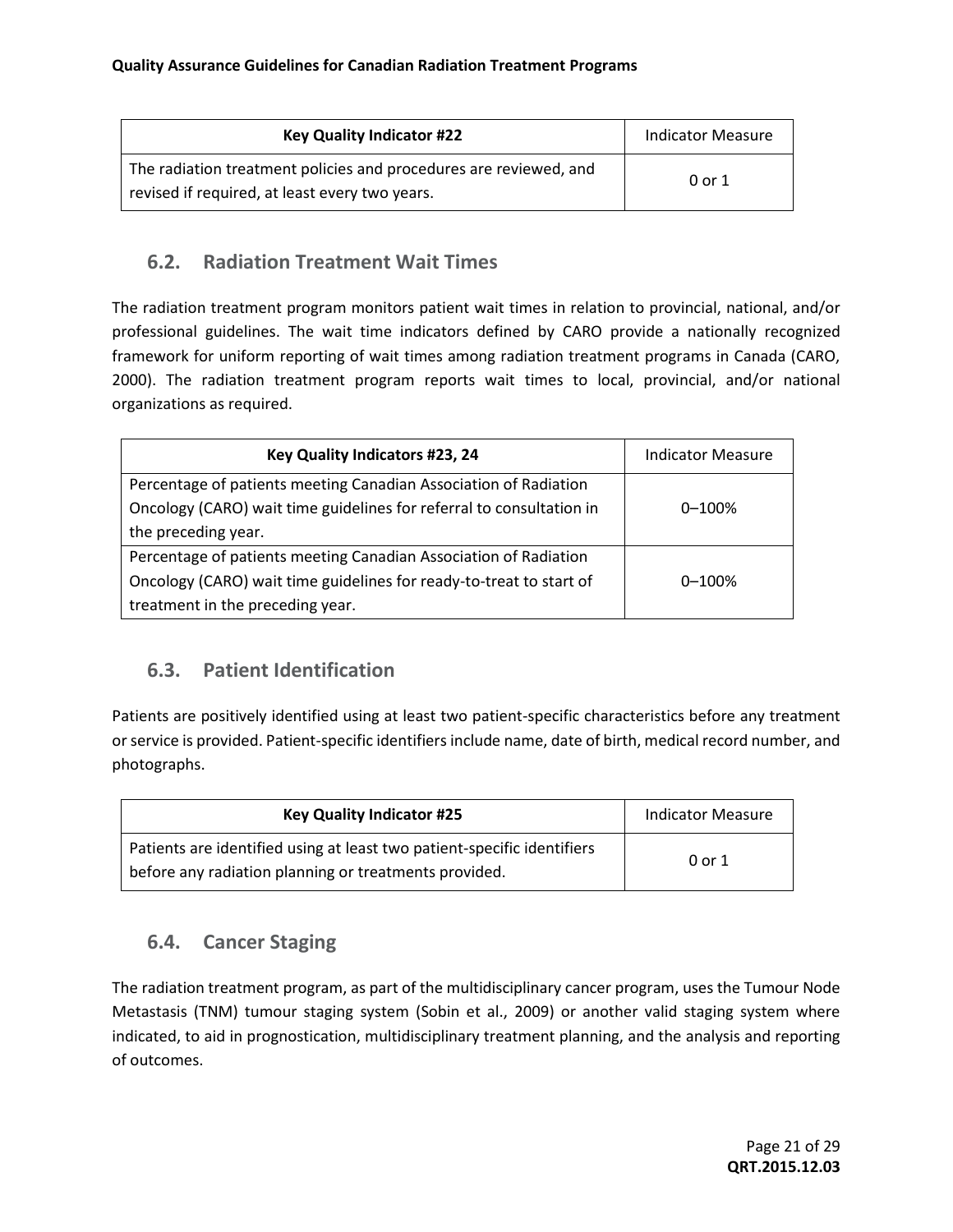| <b>Key Quality Indicator #26</b>                                                                                         | <b>Indicator Measure</b> |
|--------------------------------------------------------------------------------------------------------------------------|--------------------------|
| Percentage of newly diagnosed patients receiving radiotherapy in the<br>preceding year that had a cancer stage assigned. | $0 - 100\%$              |

## **6.5. Clinical practice Guidelines**

The radiation treatment program, together with the multidisciplinary cancer program, follows evidencebased clinical practice guidelines, and has processes for selecting and regularly reviewing guidelines to be sure that they reflect current research and best practice information. The radiation treatment program has a process to decide among conflicting guidelines or multiple recommendations.

| <b>Key Quality Indicator #27</b>                                                                           | <b>Indicator Measure</b> |
|------------------------------------------------------------------------------------------------------------|--------------------------|
| The radiation treatment program has processes for selecting and<br>reviewing clinical practice guidelines. | 0 or 1                   |

## **6.6. Radiation Planning and Treatment Guidelines**

The radiation treatment program follows institutional radiation planning and treatment guidelines and has processes for selecting and regularly reviewing guidelines to be sure that they reflect current research and best practice information. The radiation treatment program has a process to decide among conflicting guidelines or multiple recommendations.

| <b>Key Quality Indicator #28</b>                                                         | <b>Indicator Measure</b> |
|------------------------------------------------------------------------------------------|--------------------------|
| The radiation treatment program utilizes radiation planning and<br>treatment guidelines. | 0 or 1                   |

## **6.7. Informed Consent**

Informed consent for radiation treatment is obtained from the patient, the patient's legal guardian, or an appropriate substitute decision maker when the decision to treat is finalized. Informed consent consists of: providing information about the recommended treatment, alternate treatments, expected outcomes, and potential side effects in a language that is understood; respecting cultural beliefs and values; reviewing the consent form; allowing time for reflection; answering questions; and recording the decision in the medical record.

| <b>Key Quality Indicator #29</b> | <b>Indicator Measure</b> |  |
|----------------------------------|--------------------------|--|
|                                  |                          |  |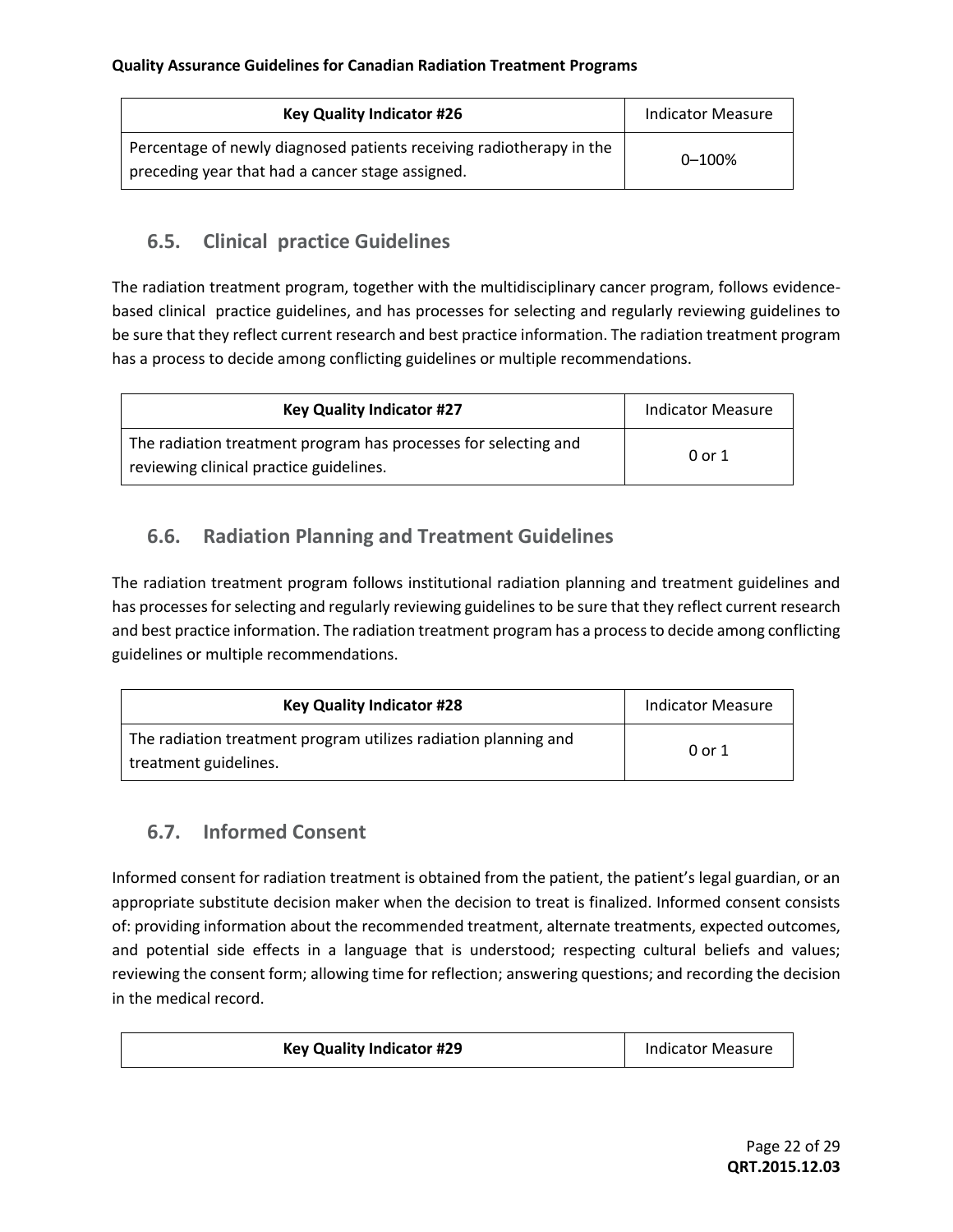| There is documentation of informed consent for radiation therapy | 0 or 1 |
|------------------------------------------------------------------|--------|
| prior to the delivery of treatment.                              |        |

#### **6.8. Patient Education**

The radiation treatment program provides patients and families with education about radiation therapy planning, treatment delivery, side effects, and follow-up using written or online materials in addition to verbal communication, while respecting cultural beliefs and values, literacy level, language, and functional abilities.

| <b>Key Quality Indicator #30</b>                                      | <b>Indicator Measure</b> |
|-----------------------------------------------------------------------|--------------------------|
| The radiation treatment program provides written or online            |                          |
| educational materials about radiation treatment planning, treatment   | 0 or 1                   |
| delivery, side effects, and follow-up to patients and their families. |                          |

## **6.9. Authorization of Radiation Planning or Treatment Procedures**

There is a clearly defined process for authorizing a course of radiation treatment or any change to a previously authorized course of radiation treatment.

| <b>Key Quality Indicator #31</b>                                    | <b>Indicator Measure</b> |
|---------------------------------------------------------------------|--------------------------|
| There are policies and procedures for authorizing a course of       |                          |
| radiation treatment or any change to a previously authorized course | 0 or 1                   |
| of radiation treatment.                                             |                          |

## **6.10. Treatment Prescription**

The treatment prescription:

- Clearly references the prescribed dose to a particular plan point or isodose line according to the International Commission on Radiation Units and Measurements (ICRU) Report 50 (Jones, 1994) or ICRU Report 62 (Morgan-Fletcher, 1999), when a computer generated treatment plan is used;
- Includes sufficient information, including at a minimum, dose and fractionation, treatment site, and confirmation of laterality, to allow a qualified Radiation Therapist to deliver the treatment as intended without ambiguity;
- Uses at least two patient-specific identifiers, including at a minimum, the patient's name and medical record number; and
- Is authorized by a Radiation Oncologist, either in writing or by electronic signature.

| <b>Key Quality Indicator #32</b> | <b>Indicator Measure</b> |  |
|----------------------------------|--------------------------|--|
|----------------------------------|--------------------------|--|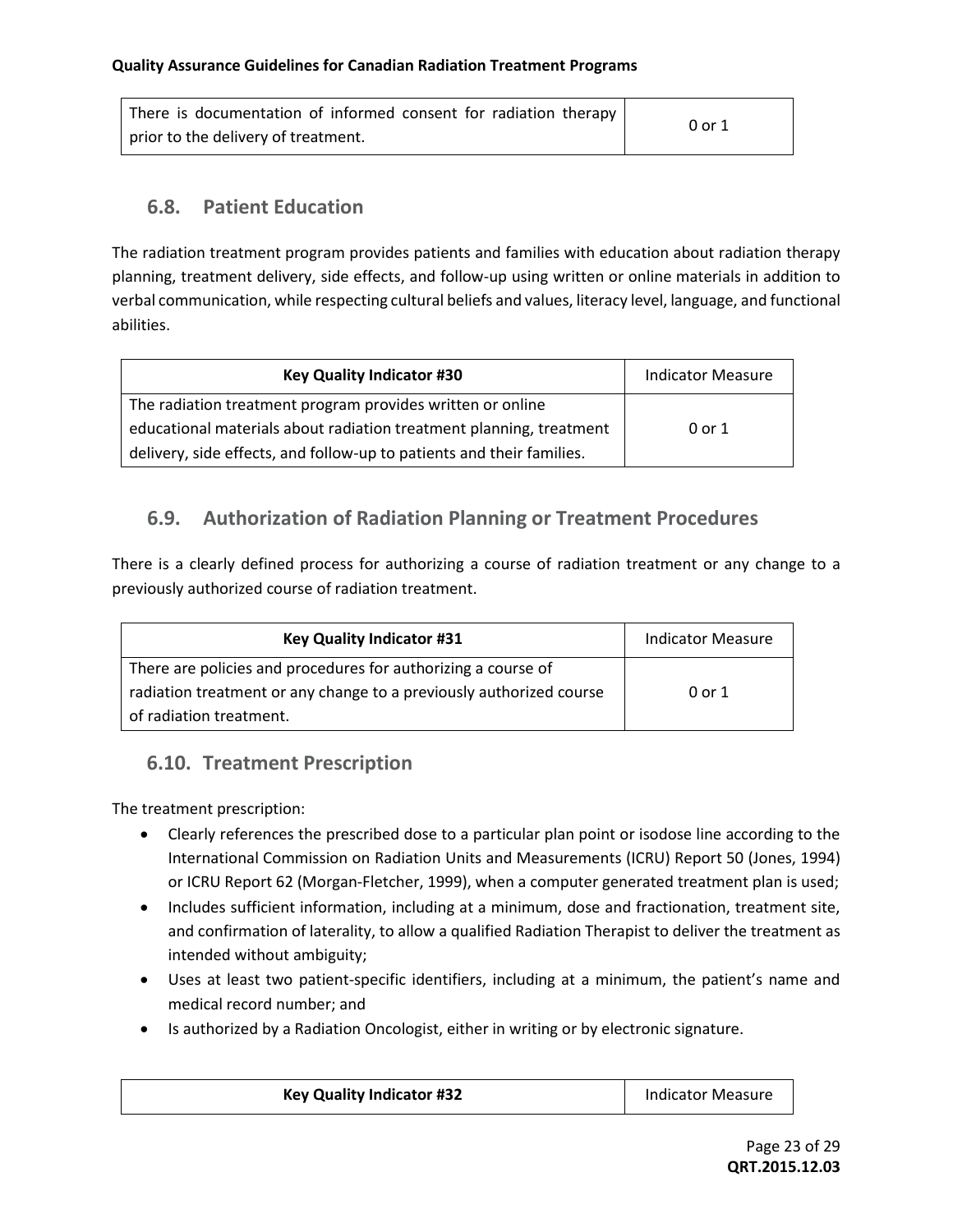| The radiation treatment prescription meets all criteria outlined in  |        |
|----------------------------------------------------------------------|--------|
| Section 6.10 to deliver treatment addressing dose prescription, site | 0 or 1 |
| and laterality, patient identification, and authorization.           |        |

### **6.11. Radiation Oncologist Peer Review of Treatment Plans**

All radiation treatment plans administered with adjuvant or curative intent, and other plans where there is a significant potential for adverse patient outcome if tumour targets and/or normal structures are treated inappropriately, undergo Radiation Oncologist peer review of volumes and dosimetry ideally before the start of treatment in all cases, or if not possible, before 25% of the total prescribed dose has been delivered. This includes conventionally fractionated or hypofractionated treatment plans, high dose single fraction plans, stereotactic, and brachytherapy plans.

| Key Quality Indicators #33, 34, 35                                                                                                                                           | <b>Indicator Measure</b> |
|------------------------------------------------------------------------------------------------------------------------------------------------------------------------------|--------------------------|
| Percentage of adjuvant or curative radiotherapy treatment plans that<br>undergo Radiation Oncologist peer review prior to the start of<br>treatment.                         | $0 - 100%$               |
| Percentage of adjuvant or curative radiotherapy treatment plans that<br>undergo Radiation Oncologist peer review before 25% of the<br>prescribed dose has been administered. | $0 - 100%$               |
| Percentage of adjuvant or curative radiotherapy treatment plans that<br>undergo Radiation Oncologist peer review at any point in time.                                       | $0 - 100%$               |

## **6.12. Review of Treatment Plans, Dose Calculations, and Patient Set-ups**

Every radiation treatment plan, dose calculation, and patient set-up is reviewed independently by a second professional (Radiation Oncologist, Medical Physicist, or Radiation Therapist as appropriate) prior to beginning treatment. There is a written procedure describing the minimum checks to be performed. While care is exercised with all treatments, particular attention is given to complex treatments, hypofractionated, stereotactic, or single fraction treatments and non-standard treatments that are used infrequently.

| <b>Key Quality Indicator #36</b>                                                                                                              | <b>Indicator Measure</b> |
|-----------------------------------------------------------------------------------------------------------------------------------------------|--------------------------|
| Radiotherapy treatment plans, dose calculations, and patient set-ups<br>are independently reviewed prior to beginning treatment in all cases. | 0 or 1                   |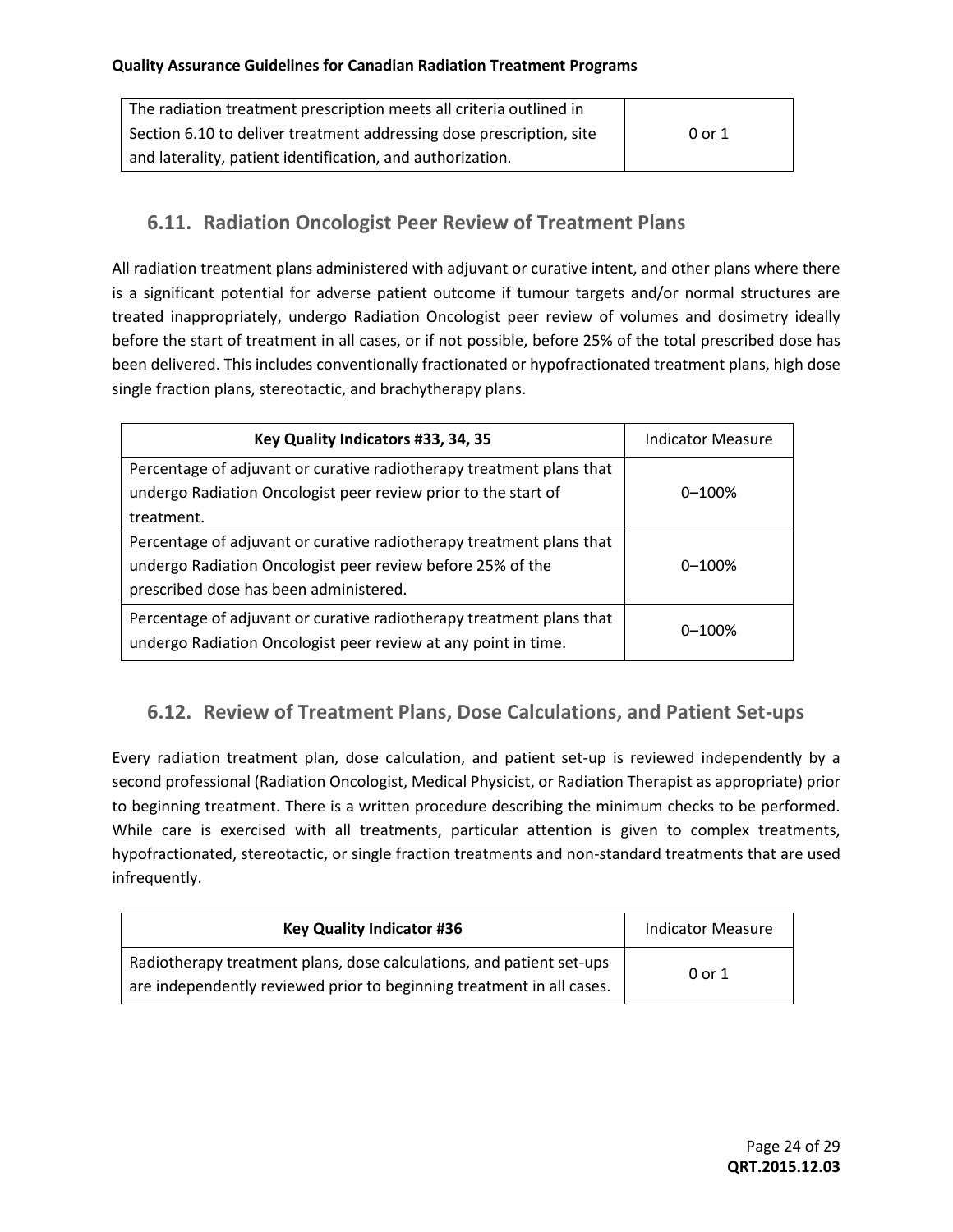## **6.13. Pregnancy Status Prior to Radiation Planning and Treatment**

The radiation treatment program has a process in place to confirm that all female patients of reproductive age are not pregnant prior to radiation treatment planning and delivery.

| <b>Key Quality Indicator #37</b>                                                                                                              | <b>Indicator Measure</b> |
|-----------------------------------------------------------------------------------------------------------------------------------------------|--------------------------|
| There is a process for confirming female patients of reproductive age<br>are not pregnant prior to radiation treatment planning and delivery. | 0 or 1                   |

#### **6.14. Pacemakers, Defibrillators, and Implantable Devices**

There are policies and procedures to monitor patients with pacemakers or implantable cardioverter defibrillators, both referred to as cardiac implantable electronic devices, or any implantable electronic device that can be affected by varying levels and types of electromagnetic interference during radiation therapy planning or treatment. These policies and procedures should be in accordance with recommendations from the AAPM Task Group 34 (Marbach et al., 1994) outlined in AAPM Report No. 45 (Nath et al., 1994).

| <b>Key Quality Indicator #38</b>                                  | Indicator Measure |
|-------------------------------------------------------------------|-------------------|
| There are policies and procedures to monitor patients with        |                   |
| pacemakers/defibrillators or implantable devices during radiation | 0 or 1            |
| treatment.                                                        |                   |

## **6.15. Medical Review of Patients Receiving Radiation Treatment**

Patients receiving radiation treatment are evaluated at regular intervals appropriate to patient context during treatment by a Radiation Oncologist or a qualified designate. A Radiation Oncologist or designate is also available to see patients for medical or treatment-related issues that arise between scheduled review sessions.

| <b>Key Quality Indicator #39</b>                                  | Indicator Measure |
|-------------------------------------------------------------------|-------------------|
| Patients receiving radiation treatment are evaluated at intervals |                   |
| appropriate to patient context during treatment by a Radiation    | 0 or 1            |
| Oncologist or designate.                                          |                   |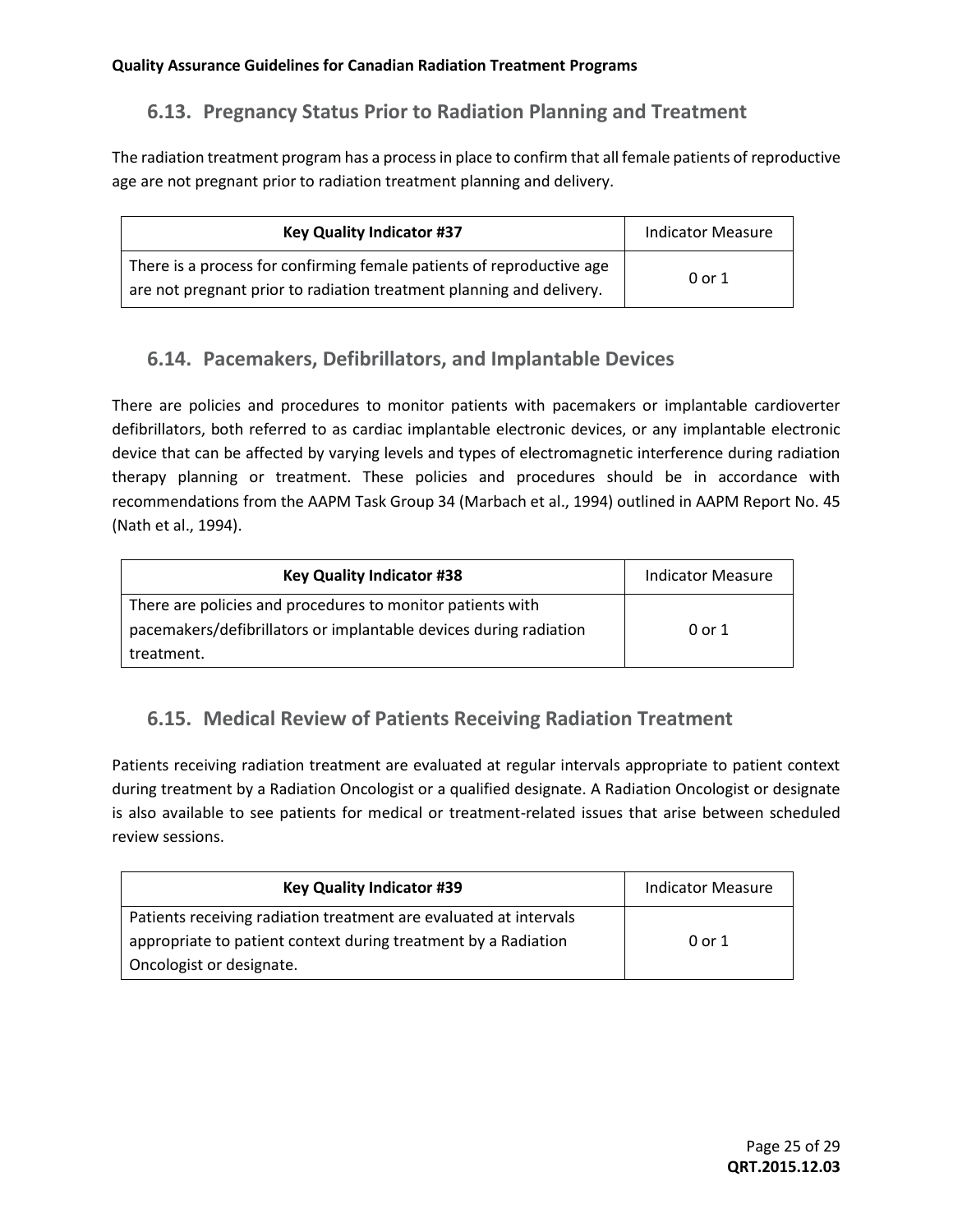# **6.16. Radiation Oncology and Medical Physics Availability**

A Radiation Oncologist and a Medical Physicist are present at the radiation treatment facility or readily available and capable of responding within an appropriate time limit set by the radiation treatment program, whenever any radiation treatment is delivered.

| <b>Key Quality Indicator #40</b>                                        | <b>Indicator Measure</b> |
|-------------------------------------------------------------------------|--------------------------|
| When radiation treatment is being delivered, a Radiation Oncologist     |                          |
| and a Medical Physicist are present at the radiation treatment facility | 0 or 1                   |
| or capable of responding within a time limit set by the program.        |                          |

## **6.17. Emergency Radiation Treatments**

The radiation treatment program has defined policies and procedures guiding the planning and delivery of emergency radiation treatments of patients and does not compromise any of the usual quality and safety measures that apply to the routine treatment of patients.

| <b>Key Quality Indicator #41</b>                                                                              | <b>Indicator Measure</b> |
|---------------------------------------------------------------------------------------------------------------|--------------------------|
| There are policies and procedures guiding the planning and safe<br>delivery of emergency radiation treatment. | 0 or 1                   |

## **6.18. Radiation Treatment Records**

The radiation treatment program, together with the multidisciplinary cancer program, maintains paper or electronic records of the medical history and investigations, patient education and consent, treatment plan, each treatment fraction, medical evaluations during and following treatment, and clinical outcomes following treatment. Sufficient radiation treatment information is retained to allow the treatment plan to be reconstructed as a means of estimating the radiation dose delivered to tumour targets or normal tissues. Radiation treatment records are retained for periods of time as required by provincial, territorial, and/or national legislation, and/or professional guidelines when available. The privacy and confidentiality of the medical and radiation treatment record is maintained at all times according to provincial, territorial, or national legislation.

| <b>Key Quality Indicator #42</b>                                        | <b>Indicator Measure</b> |
|-------------------------------------------------------------------------|--------------------------|
| The radiation treatment program maintains paper or electronic           |                          |
| records of the radiation treatment plan with sufficient detail to allow | 0 or 1                   |
| the plan to be reconstructed.                                           |                          |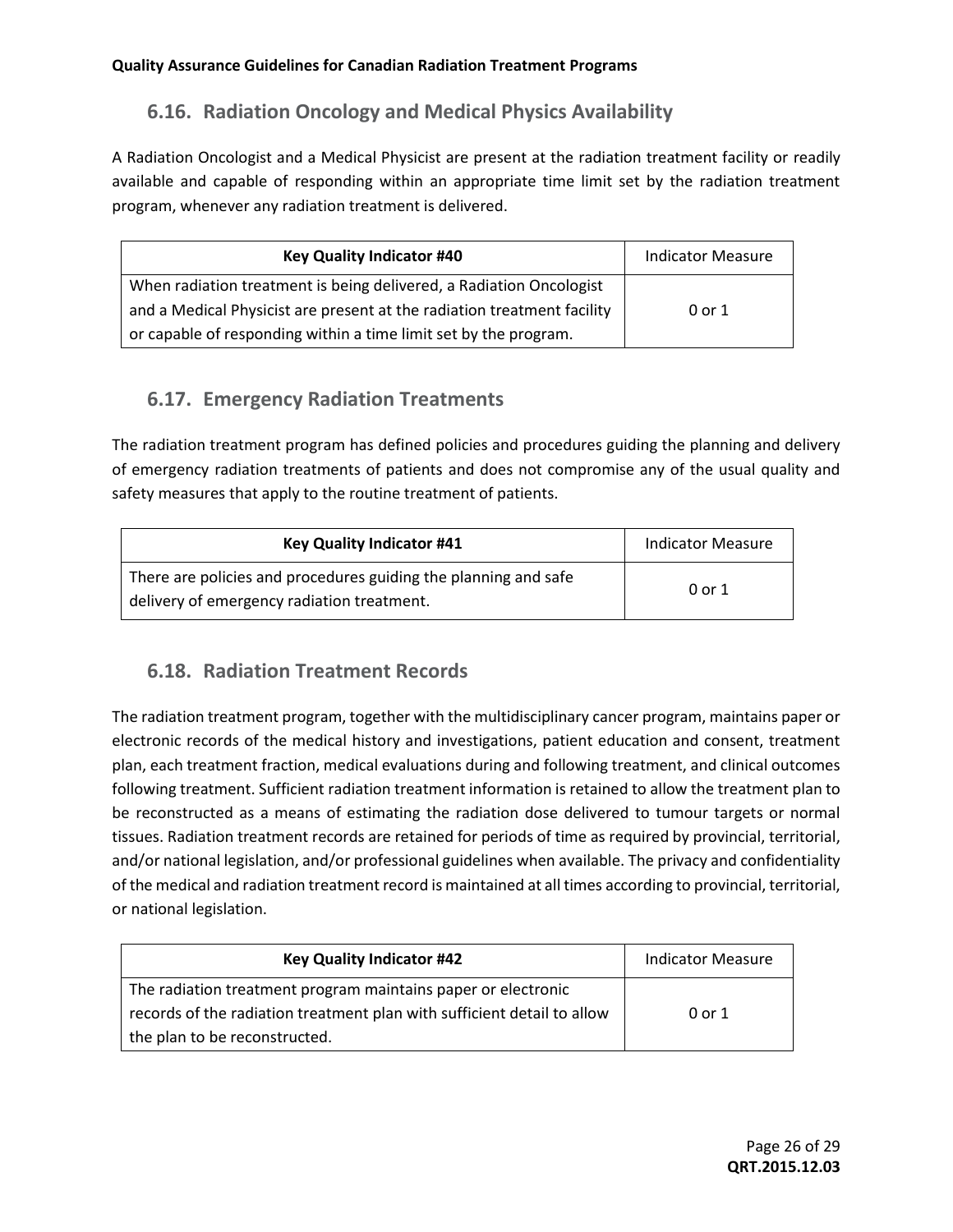### **6.19. Cancer Program Accreditation**

The radiation treatment program, as an integrated component of the multidisciplinary cancer program, participates in the Accreditation Canada "Cancer Care and Oncology Services" standards (Accreditation Canada, n.d.). The accreditation process involves programmatic audits of compliance with standards and required organizational practices, and fosters a culture of continuous quality improvement.

| <b>Key Quality Indicator #43</b>                                                                                            | <b>Indicator Measure</b> |
|-----------------------------------------------------------------------------------------------------------------------------|--------------------------|
| The radiation treatment program, as part of the multidisciplinary<br>cancer program, is accredited by Accreditation Canada. | 0 or 1                   |

#### **6.20. Analysis of Clinical Outcomes**

The radiation treatment program, as part of the multidisciplinary cancer program has the personnel, information systems, and other infrastructure to support periodic audits of relevant clinical outcomes, such as treatment-related side effects, local control, patient survival, and/or patient quality of life, depending on specific objectives.

| Key Quality Indicators #44, 45                                       | <b>Indicator Measure</b> |
|----------------------------------------------------------------------|--------------------------|
| Percentage of patients treated with curative-intent radiotherapy for |                          |
| whom the radiation treatment program reviews treatment-related       | $0 - 100%$               |
| toxicity outcomes.                                                   |                          |
| Percentage of patients treated with curative-intent radiotherapy for |                          |
| whom the radiation treatment program reviews relevant disease        | $0 - 100%$               |
| control or survival outcomes.                                        |                          |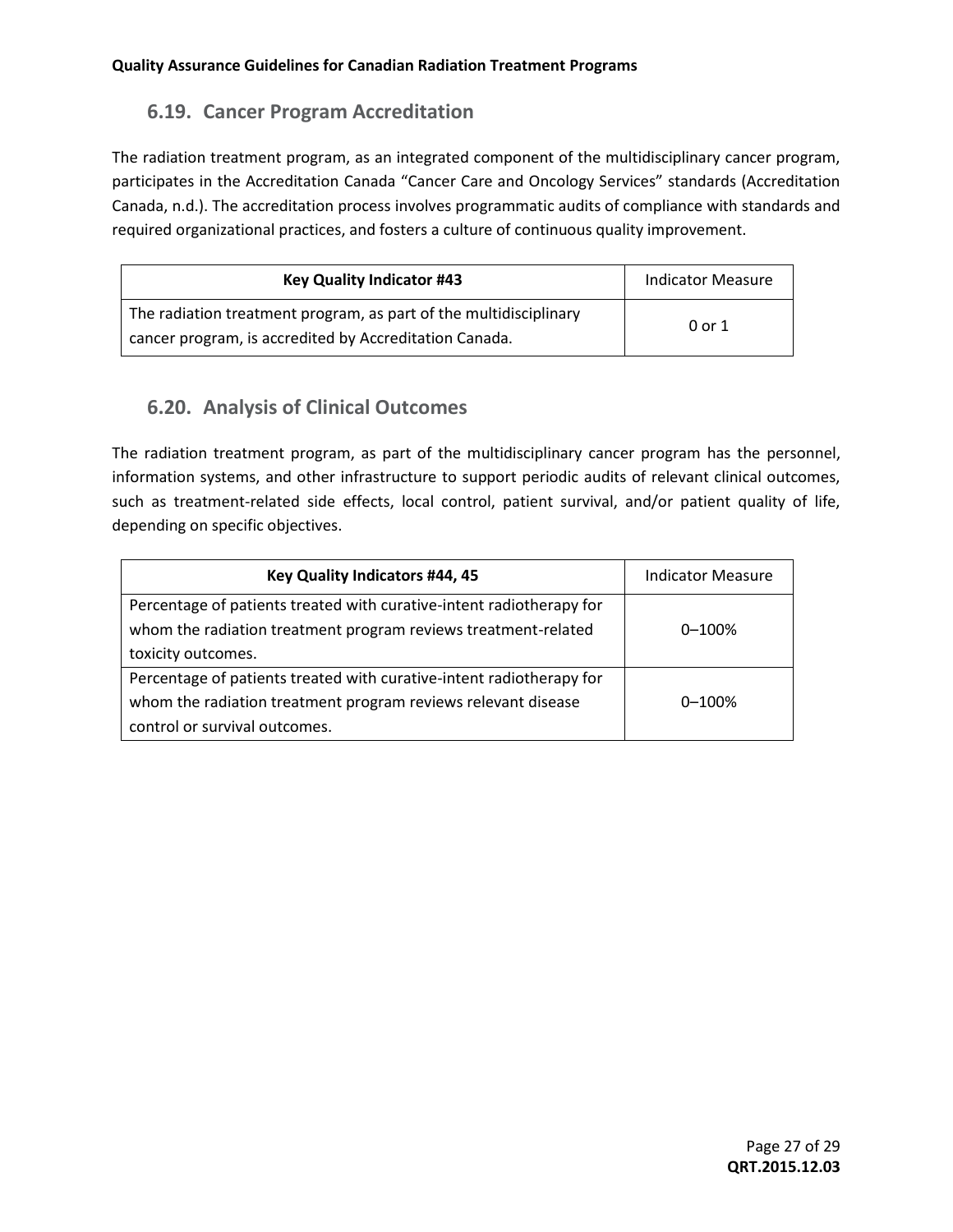#### **References**

Accreditation Canada, "Cancer care and oncology services" (n.d.).

- AAPM (American Association of Physicists in Medicine), "AAPM reports" *(*Available online, various dates).
- AECB (Atomic Energy Control Board), *Regulatory Guide G-121: Radiation Safety in Educational, Medical and Research Institutions* (2000).
- BIR (British Institute of Radiology), IPEM (Institute of Physics and Engineering in Medicine), NPSA (National Patient Safety Agency), Society and College of Radiographers, and RCR (Royal College of Radiologists), *Towards Safer Radiotherapy* (The Royal College of Radiologists, London, 2008).

Canadian Cancer Society, *Canadian Cancer Statistics 2015* (2015).

- CAPCA (Canadian Association of Provincial Cancer Agencies), *Structural Standards for Quality Assurance at Canadian Radiation Treatment Centres* (2006).
- CARO (Canadian Association of Radiation Oncologists), "Definition of RT waiting," Manpower and Standards of Care in Radiation Oncology Committee (2000).
- CNSC (Canadian Nuclear Safety Commission), *Class II Nuclear Facilities and Prescribed Equipment Regulations* (2011).
- CNSC (Canadian Nuclear Safety Commission), *Regulatory Guide G-313: Radiation Safety Training Programs for Workers Involved in Licensed Activities with Nuclear Substances and Radiation Devices, and with Class II Nuclear Facilities and Prescribed Equipment* (2006).
- G. Delaney, S. Jacob, C. Featherstone, and M. Barton, "The role of radiotherapy in cancer treatment: estimating optimal utilization from a review of evidence-based clinical guidelines," Cancer **104** (6), 1129-37 (2005).

Government of Canada, *Nuclear Safety and Control Act* (1997).

Government of Canada, *General Nuclear Safety and Control Regulations* (2000).

- D. Jones (Reviewer), "ICRU report 50—prescribing, recording and reporting photon beam therapy," Med. Phys. **21** (6), 833 (1994).
- J.R. Marbach, M.R. Sontag, J. Van Dyk, and A.B. Wolbarst, "Management of radiation oncology patients with implanted cardiac pacemakers: report of AAPM Task Group No. 34," Med. Phys. **21** (1), 85–90 (1994).